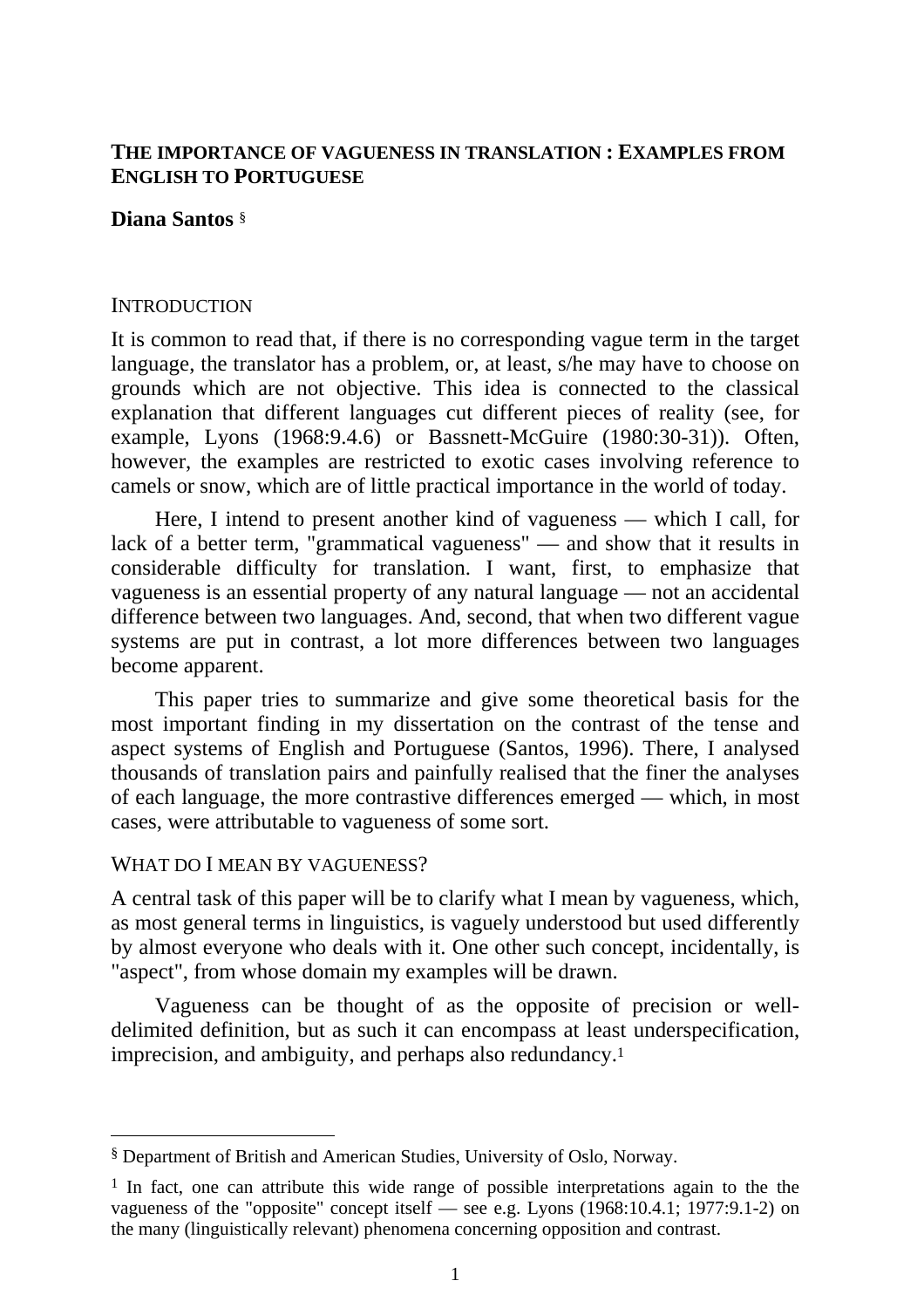In fact, the vagueness I am interested in (or, alternatively, the way I want to define vagueness as a concept for linguistic research) does not include all underspecification (only the relevant one) or imprecision (only the systematic one); and contrasts with ambiguity. Furthermore, as far as redundancy is concerned, no matter whether it hinders precise definition, it is not related to my vagueness at all.

 Vagueness is an attribute of a classification (system). An object (for instance, a linguistic object) can be vague regarding as many classifications it is subject to. Our first definition of vague is thus: When a linguistic object can be classified as more than one thing in one particular classification scheme, then it is vague with regard to the distinction presupposed by the two values.2 Such a linguistic object can thus be used as a member of either category, and it can be taken to represent both. In addition, "a speaker can remain indifferent between alternatives *a* and *b* and still meaningfully [use it]", as Keenan (1978:173) put it.

In the next section, I apply this abstract definition to several concrete classifications used in linguistics in order to illustrate the ubiquity of vagueness.

#### SEVERAL CASES OF VAGUENESS

 $\overline{a}$ 

One of the most discussed cases of vagueness occurs when classification is made in terms of an objective, physical quantity (as is the case in the pairs *bald*/*not bald*, *fleuve*/*rivière*). If one wants to classify a "mid-sized" river in French or a person with not all his hair, one has — in some cases, at least the possibility to classify the river as both *fleuve* and *rivière* and the man as both *bald* or *not bald*. The words themselves are clear and precise enough to be understood and used by speakers without miscommunication, but there is not a well-delimited definition for these concepts in terms of the real world. If one looks at the (common) procedure in semantics of defining (some part of) the meaning of a word as the set of objects it can refer to, there is a fair set of objects that are (or can be) shared by the pairs above. One could thus talk, like Kempson (1977:124), about "referential vagueness" in that many would-be referents are vague between either word (either classification).3

Another related case is what Lyons (1977:9.1), following Sapir (1944), calls "gradable opposites", in which definition a comparison is implicit, such as *good/bad*, *big/small*, *friendly/unfriendly*. Since in their definition no precise

<sup>2</sup> For simplicity's sake, let me suppose in the following that it has two classifications, and not more. But this is simply for ease of exposition; a word or sentence can be vague between three or more interpretations, for example.

 $3$  Note that, in my definition, the words themselves are not vague, they simply have partially overlapping denotations. The vagueness is in the classification of the physical entities. This is parallel to *die* and *kick the bucket*; they are not vague, but have partially overlapping appropriateness contexts.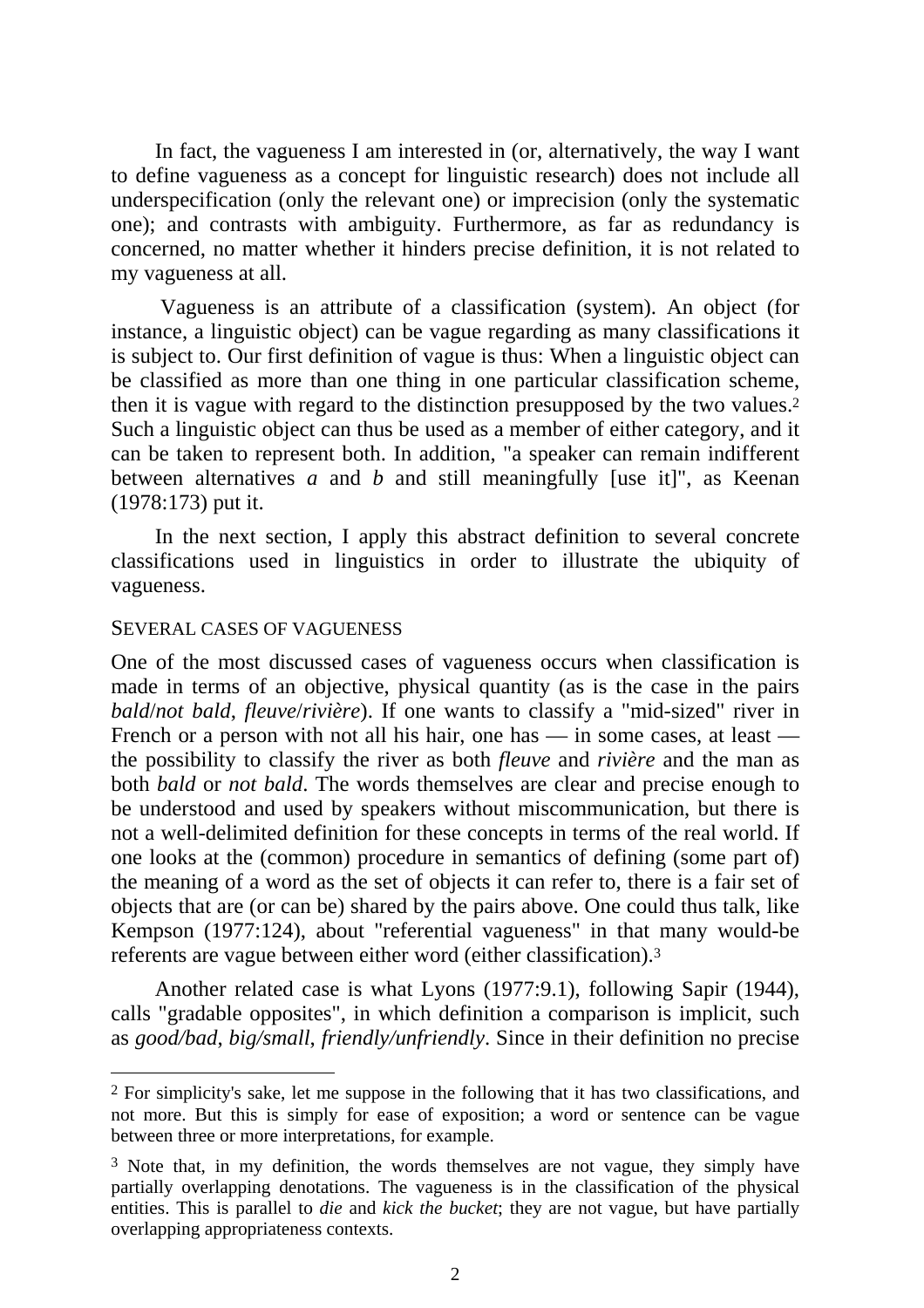delimitation in terms of the norm is given, many subjects of the classification may be vague between e.g. *big* and *not big*.

Now, it should be noted that referential vagueness in language is a must: as Keenan puts it, "human language must be imprecise in order to permit efficient communication" (Keenan, 1978: 160).4 Obviously, if other languages happen to have a different sort of imprecision, i.e., if they partition reality in different ways, then, in the absence of the referent to which the source language word corresponds, this may complicate the process of translation, because the translator must make a guess. No matter how much this is discussed in translation books, however, it fails to be one of the most relevant problems that vagueness poses for translation: there are arguably few texts where precision as regards physical identification criteria is essential for accurate communication; such cases, furthermore, can be straightforwardly "solved" by translators' footnotes.

What is often done in contrastive and translation studies (although generally not under this name) is a classification of source language words or expressions in terms of another language (which can be viewed as a classification scheme).5 There, we have another kind of vagueness which could be called "contrastive vagueness". In fact, translation out of context (such as the one displayed in a bilingual dictionary) is a classification where often there is more than one candidate — one-to-one entries are very unfrequent for most language pairs. And the same is also plainly true for grammars, as pointed out by Nida (1959) and has been brought to the fore in the machine translation quarters by Kameyama *et al.* (1991) under the unfelicitous name of "translation mismatches".6

In itself, this vagueness is not necessarily a problem, however, if in every actual context it is evident for the user of the dictionary (or translator) which one of the classifications (translations) to use. The degree of overlapping **in context** of the possible candidates is here the touchstone. (And, in fact, as I will discuss below, if they do not overlap at all the source word is not vague, but simply ambiguous). The further apart they are, the easier it is to decide (it is difficult to conceive of hesitation between *terrorize* and *land* as translations (classifications) of the Portuguese verb *aterrar*). The examples in Table 1, from Portuguese to English or German, illustrate cases where it may be more difficult to choose, precisely because there is some commonality (made apparent in the third column) that could justify the use of the word in the source text without requiring a conscious choice:

<sup>4</sup> No one would claim that a better natural language would define baldness in terms of the number of hairs, or river identification in terms of their exact breadth. However, these would qualify as perfectly precise and well delimited-definitions.

<sup>5</sup> Recently, Dyvik (1997) has recast this as a programme for linguistic semantics, proposing to (re-)define ambiguity and vagueness relative to another language.

<sup>6</sup> For a critical review of the use of this term, see Santos (1996:3.3).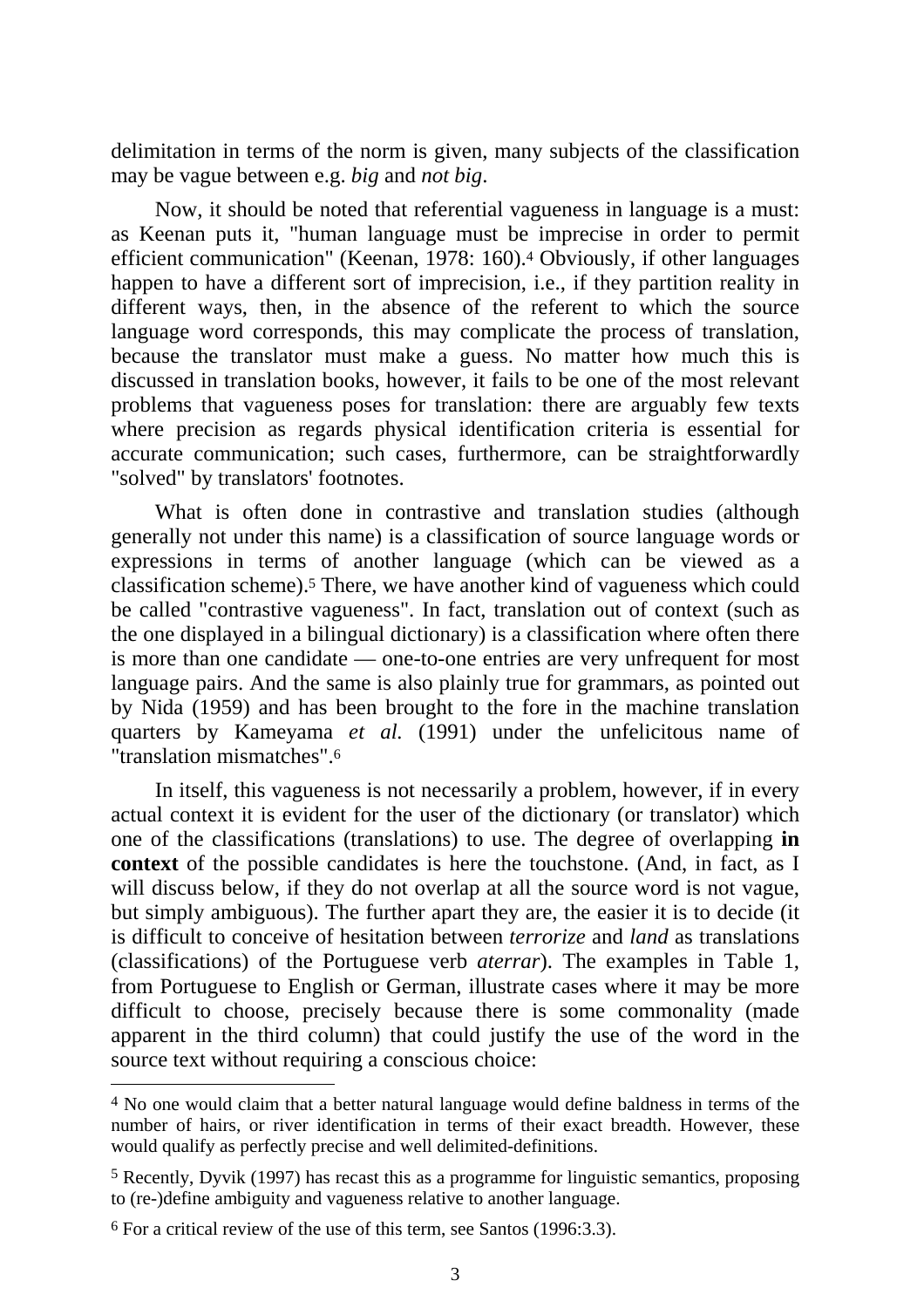| conhecer | know           | be acquainted with         |  |  |  |
|----------|----------------|----------------------------|--|--|--|
|          | meet           | get acquainted with        |  |  |  |
| comer    | essen          | (people) ingest food       |  |  |  |
|          | fressen        | (animals) ingest food      |  |  |  |
| céu      | heaven         | spiritually above earth    |  |  |  |
|          | sky            | physically above earth     |  |  |  |
| deixar   | leave          | abandon place              |  |  |  |
|          | let            | abandon control            |  |  |  |
| ficar    | get            | new result state           |  |  |  |
|          | remain         | continuing result state    |  |  |  |
| lago     | pond           | small-sized                |  |  |  |
|          | lake           | large-sized                |  |  |  |
| retirar  | remove         | move things out of a place |  |  |  |
|          | retreat, leave | move self out of a place   |  |  |  |
| enganar  | cheat          | induce others in error     |  |  |  |
|          | fail, be wrong | induce self in error       |  |  |  |
| oferecer | give           | unconditional transfer     |  |  |  |
|          | offer          | conditional transfer       |  |  |  |
| passar   | spend          | leave behind in time       |  |  |  |
|          | cross, go by   | leave behind in space      |  |  |  |

Table 1

No claim is being made that the choice between the two alternative translations for these words would not be straightforward in some, possibly many, cases; I simply suggest that it can cause problems in some contexts.

The main contention of this paper, however, is not relative to (contrastively vague) lexemes. Rather, they were presented first to allow pointing the similarities with yet another kind of vagueness, concerning classification in terms of the language's own categories,7 and which I call "grammatical vagueness" for lack of a better term. Such vagueness can have a serious impact for translation, and so does the corresponding (grammatical) contrastive vagueness.

Let me begin by clarifying what monolingual grammatical vagueness consists of.

The claim that grammatical categories are not well-delimited nor have a precise definition is not new (see again Lyons (1977:11.1)). That there is a parallel between grammatical categorization and the categorization of the world that natural language embodies has been, also, argued at full length by Taylor (1989) in his book *Linguistic categorization*.

<sup>7</sup> By categories here I mean grammatical categories in the sense of "all distinctions that are reflected in the linguistic system".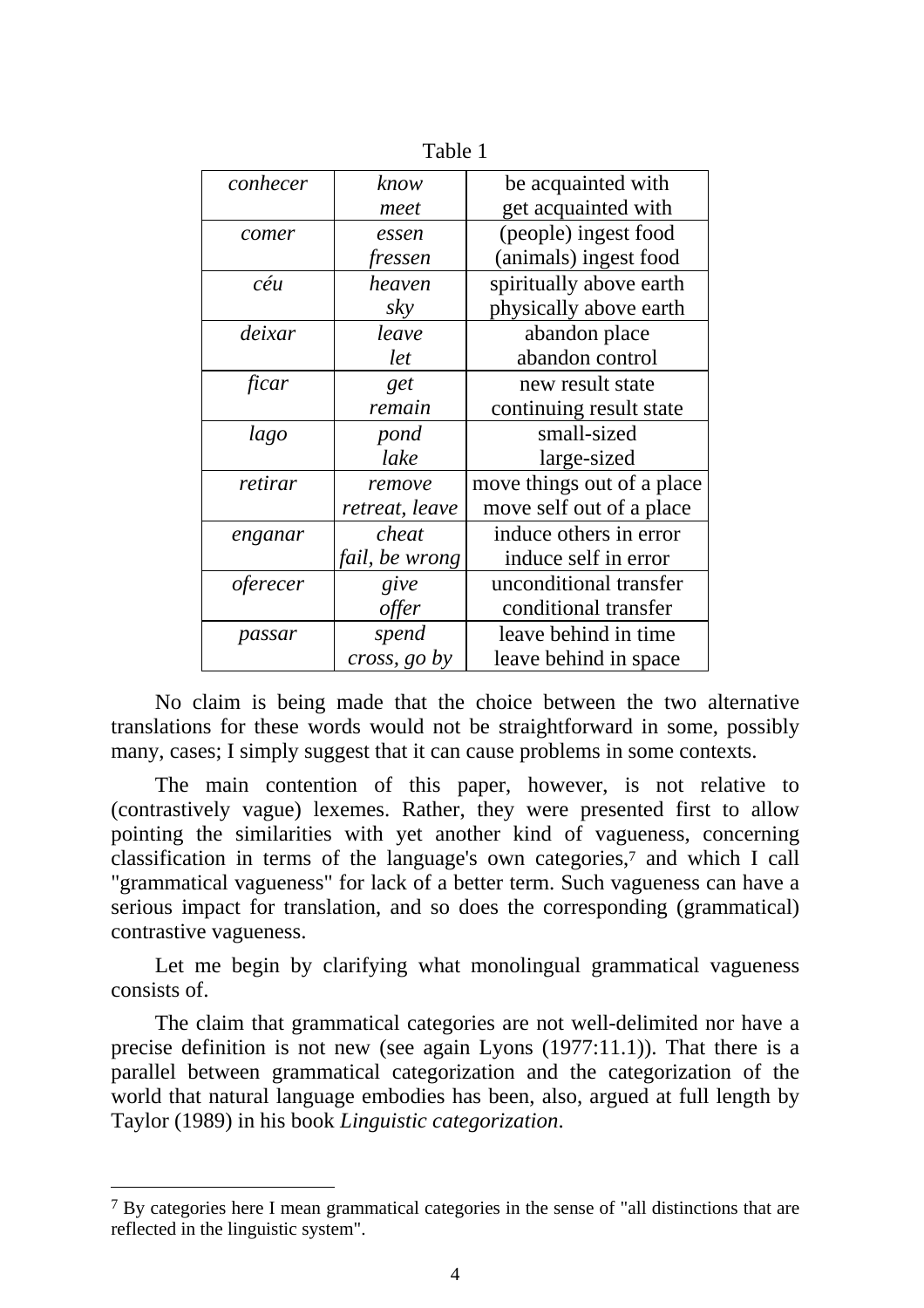Here, I am interested in looking at the state of affairs illustrated by Taylor from the "converse" point of view; namely, that the polysemy (or family resemblance) of grammatical categories goes on a par with the fact that different categories have overlapping members. In other words, to some words or expressions more than one classification can be attributed. This converse point of view has been noted by Dahl (1985), who used the term "multidimensional impreciseness" to describe prototypical categories defined in terms of a set of independent criteria. Elements obeying only some and not all criteria would thus be vague. (Incidentally, an interesting rephrasing of this would be having, in the definition of such categories, the connective *and* itself vague between logical conjunction and set union, as Kempson (1977:8.1) suggests for *or*.)

Let me illustrate grammatical vagueness with Portuguese "basic grammar"8 (and my renderings in English):

Part-of-speech: *ele é amigo do Pedro* (he is a friend of Pedro's): is *amigo* adjectivo or nome?9 Note that one can modify it by *muito* ('very') as is the rule with adjectives; it is, on the other hand, analogous to *ele é tio do Pedro* (he is Pedro's uncle), where *tio* is a nome.

Which copula? *ser*, *estar* — 'passionate', 'be in love': *apaixonado, recusou o convite* (does this mean, because he was in love, or because he is a passionate person, he refused the invitation?)

Adjective or past participle?: *o muro pintado de branco tem de ser deitado abaixo* ('the white painted wall has to be destroyed': that is white or that has just been painted white?)

Passive or inergative *se*?: *o barco afundou-se* ('we drowned the boat', colloquial, or 'the boat sank'?)

Reciprocal or reflexive *se*?: *Eles encontraram-se na praia* ('they met at the beach' or 'they found themselves at the beach'?)

Inceptive or stative?: *Conhecer pessoas como ele é uma aventura* ('To know (or to meet?) people like him is fascinating')

Temporal or causal gerúndio?: *Uma vez, passando por casa dela, lembrei-me do irmão* ('I recalled her brother once, going by her home': at that moment, or because?)

<sup>8</sup> Most examples originated from my teaching Portuguese grammar to Mellomfag students at the Department of Classical and Romance Languages at the University of Oslo.

<sup>&</sup>lt;sup>9</sup> I use the words "nome" and "adjectivo" to name the Portuguese part-of-speech categories that roughly correspond to noun and adjective in English. Along the whole discussion in the present paper it will hopefully become apparent that contrastive grammar is as necessary as contrastive lexicography/lexicology.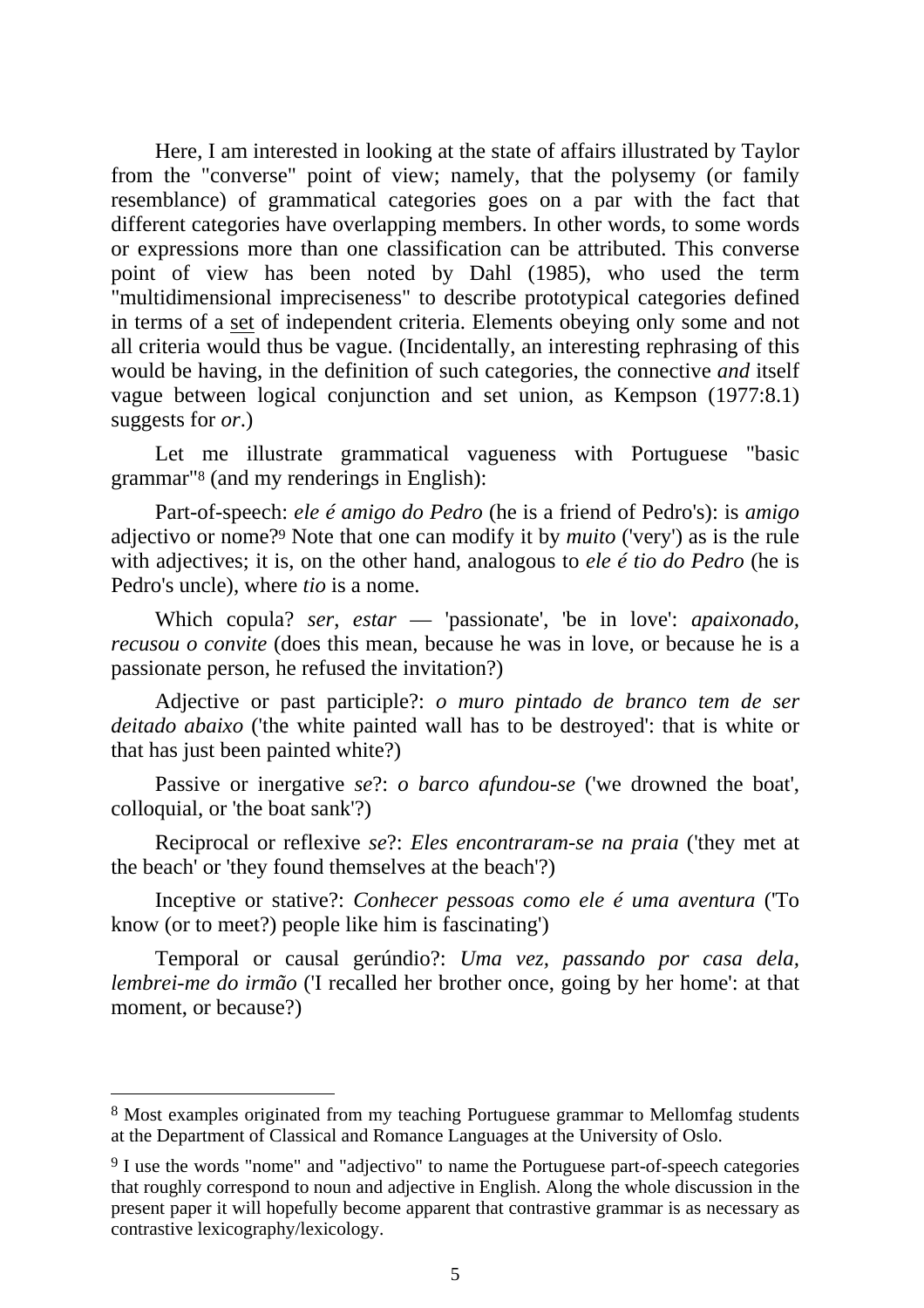Consequential or temporal gerúndio?: *Fechei a porta da cozinha, deixando-a nos seus domínios* ('I closed the kitchen door, leaving her in her domains': as a consequence, or at the same time?)

And the examples could be multiplied at will. What is important to note, is that these examples illustrate only the diversity of possible grammatical vagueness. They are not presented as particular problems for the understanding of the sentences. Often, the questions posed do not matter for the language user: in most cases the most natural answer would be "Both". They may matter for the translator, though!

The case for grammatical vagueness can also be based on (aside) remarks in the computational linguistics literature. An interesting case is prepositional phrase attachment: depending on how to count their data, from 8.7% up to 21.7% of Hindle & Rooth's prepositional phrase examples were vague between attaching to the object noun or to the verb, given that "an attachment is semantically indeterminate if situations that verify the meaning associated with one attachment also make the meaning associated with the other attachment true" (1993:113). Likewise, as far as anaphoric reference is concerned, Sampson (1987) argues that in a significant number of cases it is not trivial to decide the antecedent of the pronoun *it* — again due to the vagueness of the text. Finally, the task of corpus annotation was claimed to be difficult because tokens are often vague between several categories; cf. Leech (1993:280): "Experience with corpora suggests that uncertainties of category assignment are quite frequent [...] because of the prototypical, or fuzzy, nature of most linguistic categories".

In fact, if one pauses to think that most distinctions relevant in (a particular) language (and which have therefore been categorized by linguists) can be neutralized in some contexts — and are often actually neutralized in language use —, grammatical vagueness can be seen to deserve more attention. This neutralization can be paraphrased by saying that language expressions are vague regarding the two (or more) characteristics the classification was about.10

Now, my aim is to draw attention to the consequences of all this to translation. The fact that grammar is pervasively vague, and that grammars of different languages differ, multiplies the choices that must be done for every single utterance one must translate: Not only the words and expressions that must be translated require a choice, but also every classification the source

<sup>&</sup>lt;sup>10</sup> In structuralist terms, we can say that unmarkedness entails vagueness: if an expression is unmarked relative to, say, gender, we can say it is vague between all possible genders. Unmarkedness cannot be equated with my definition of vagueness, however; only subsumed by it. In fact, an expression can be vague between denoting A or B without neither A nor B being expressable in a markedness scale, i.e., A and B are not required to be in privative nor equipollent opposition for an expression to be vague between them.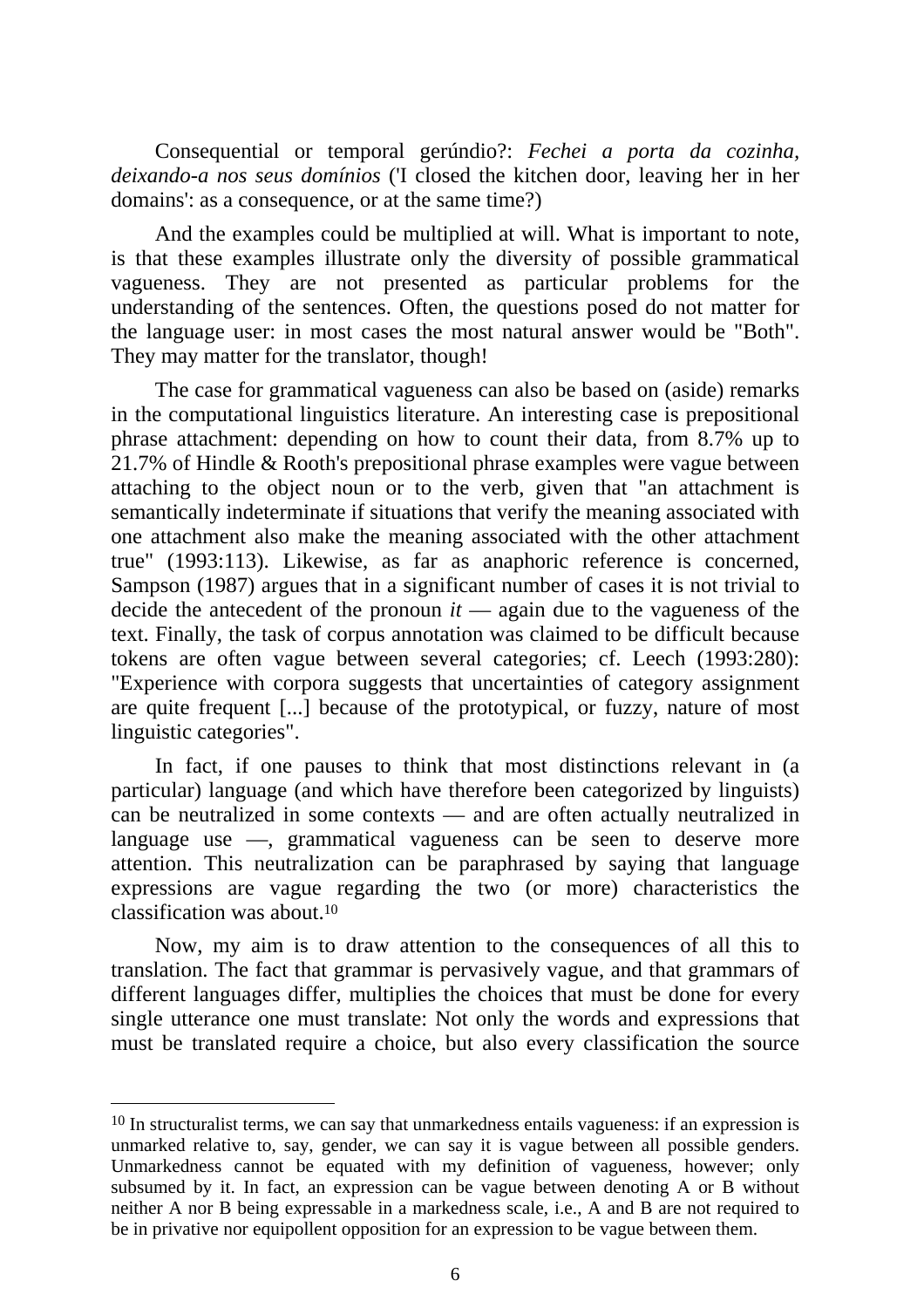utterance can be meaningfully<sup>11</sup> subjected to, such as grammatical categories, grammatical operators, style markers, reference to particular objects, and so on, can be (and are, most of the time) contrastively vague. And they may, as just illustrated, be also monolingually vague.

Consequently, in a more explicit way: As soon as there is no equivalent grammatical operator, style marker, or even part-of-speech, the translator must choose which parts of the meaning conveyed should be preserved; as soon as some of the markers are contrastively vague, the translator must choose which part of the meaning should be rendered; as soon as there is grammatical vagueness in the source language that cannot be preserved, the translator must choose which interpretation to translate. Consequently, even a small and apparently trivial sentence can pose (or result in) more problems than one would expect if only lexical contrastive vagueness, or referential vagueness, were at stake.

In the remainder of this paper, I will be presenting examples that show the magnitude of this problem in real translation. But, first, I want to go back to the definition of vagueness and sharpen it in two important respects: the contrast with ambiguity, and the selection of relevant underspecification as opposed to all underspecification.

### REFINING THE DEFINITION OF VAGUENESS

Not all underspecification can be counted as vagueness: Only pieces of information that are related to the classification should be taken into consideration. I.e., a word can be vague regarding gender in a classification of gender in a language where words can be marked for gender, but it cannot be vague as whether it snows or not regarding gender, even though it is obviously underspecified about the weather.

In fact, vagueness (the way I use it) is related to a system; it is systematic and a pervasive property of language. On the other hand, I see ambiguity as unsystematic and accidental (though also pervasive).12

Both vagueness and ambiguity can be loosely characterized as "one linguistic expression has more than one interpretation/classification". However, the two interpretations are mutually exclusive in ambiguity, not in vagueness. Furthermore, I want to argue that vagueness is present in natural language both in competence and in performance, while ambiguity is a property of only the latter.

In fact, I require that for an expression to be vague between A and B, there must be a non-null intersection, or shareable content between A and B;

<sup>11</sup> Meaningful in terms of the source language grammar.

<sup>12</sup> By "unsystematic" I mean that ambiguity at a particular level tends to be reduced (disambiguated) at a higher level (with more context); while vagueness can be preserved or enforced at all levels.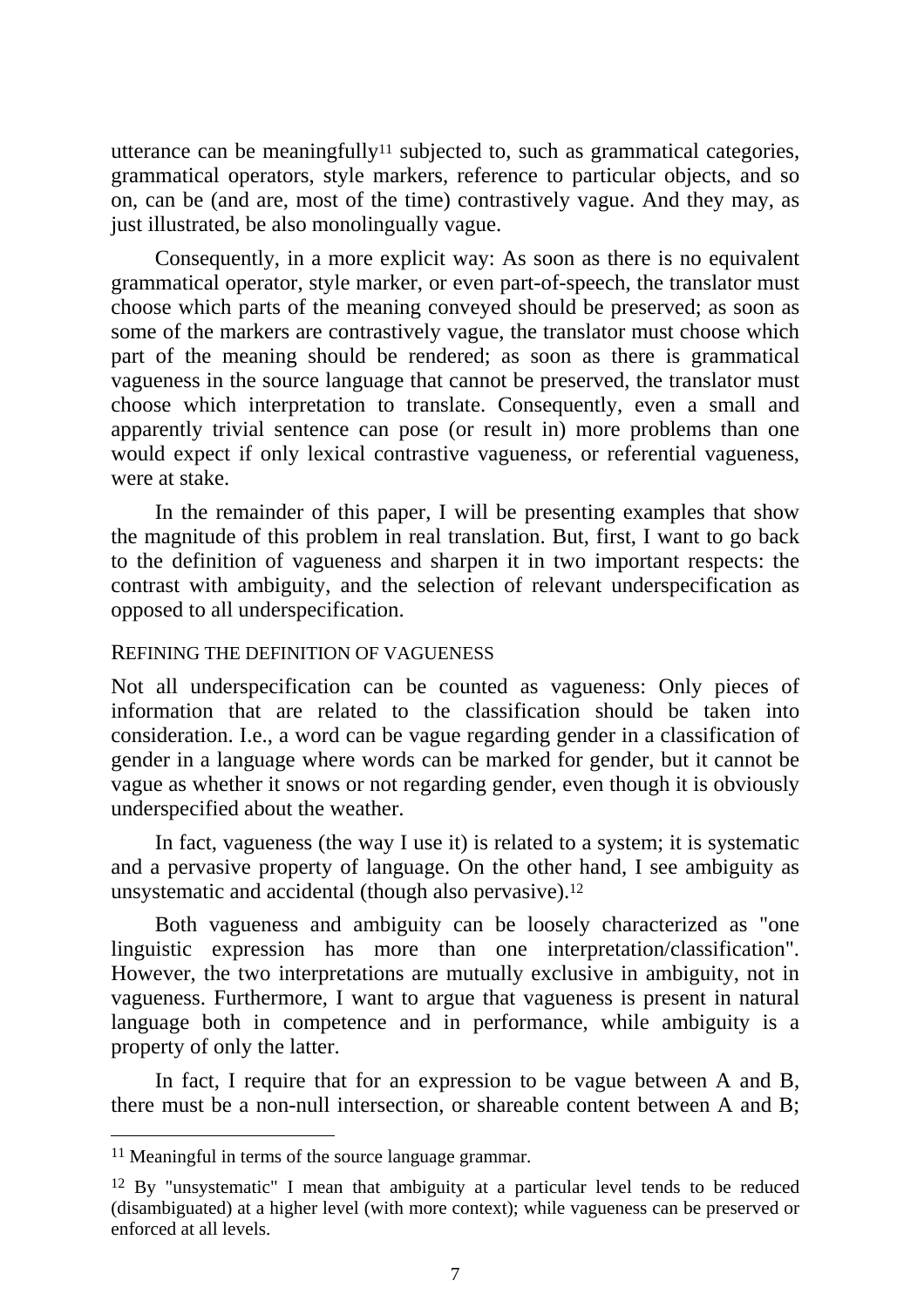so that it is easy — and economical — to have the same linguistic object doing double duty. This at once discards the cases of "either A or not A" as instances of vagueness. Being a property of the linguistic system, the knowledge to use it is part and parcel of a native speaker's competence — and so, it is also automatically reflected in his or her performance. On the contrary, most ambiguities produced by speakers are unnoticed and irrelevant from a communicative point of view, therefore causing no problems for a translator.13

Finally, a very important difference between ambiguity and vagueness is that choosing one of the alternatives is information preserving in ambiguity (if one chooses the right one) — barring the case discussed in the previous footnote; while choice in vagueness implies always a loss. This was noted a.o. by Kaplan *et al.* (1989).

Neither of these remarks can, however, provide a clear and cut criterion to distinguish between ambiguity or vagueness in every case, for cases remain where we would need to be inside the author's mind to know whether s/he was indifferent or, rather, meant one of two possibly opposing interpretations (and, in the latter case, whether s/he was conscious of the ambiguity).

#### EXAMPLES OF VAGUENESS IN THE ENGLISH AND PORTUGUESE PAIR

The first example of a case of linguistic vagueness which I found to cause quite a few problems for translation into Portuguese is an English aspectual class whose elements I coined "acquisitions", defined as those expressions which are vague between denoting a state or the inception of such a state. I will provide detailed evidence for the existence of this class.

In order to illustrate the great diversity of the cases found and covered in Santos (1996), I will briefly introduce as well some other examples of contrastive grammatical vagueness.

### *The translation of English acquisitions into Portuguese*

 $\overline{a}$ 

There is ample evidence in the literature on English tense and aspect, reviewed in Santos (1996:7.1.2), for the existence of verbs and expressions that are vague between a state and the event of its inception.

In order to show how this can pose problems for the translation into Portuguese, the best exemplar of an acquisition is *be*, because the corresponding translations (the standard translations, in Gellerstam's (1986) terms), *ser* and *estar*, can never denote an inception. But the passive, the

<sup>&</sup>lt;sup>13</sup> Barring, of course, the cases where the ambiguity is intentional, or perceived (see Poesio, 1995) — such as puns, or, according to Rydning (to appear), some political discourse —, and it is functionally relevant in the sense of Catford (1967). In those cases one may be in presence of an untranslatable language exchange. This is not relevant to my purpose here (although, again, this sort of problem is much more discussed in the literature): they are clear cases of ambiguity, not vagueness, according to my definition.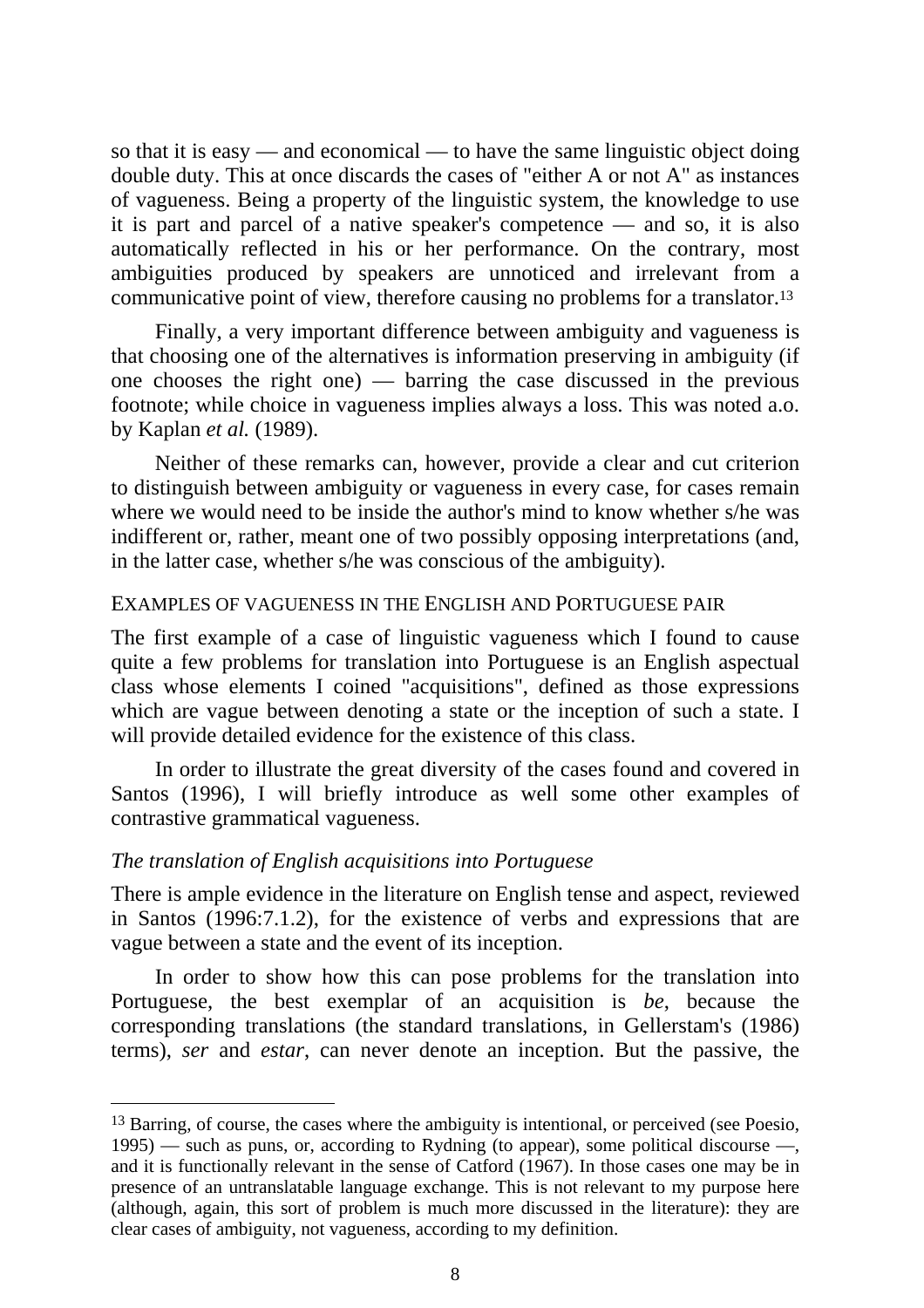position verbs and even the perception verbs were also found to display this fundamental vagueness, or, more precisely, acquisitional behaviour.

How can a translation corpus produce evidence for vagueness? In what follows, I will show that there are genuinely vague instances in the source text by posing the relevant questions; then, I will present evidence that such vague instances constituted a (possibly unnoticed) problem for the translator by displaying non-ideal translations — or, at least, equally acceptable alternative translations; also, I will point out possible vagueness-preserving translations; finally, I will present some quantitative data.14

Let me begin by two examples involving two verbs which, according to traditional wisdom, are prototypically stative, namely *be* and *have*, and which have been translated by undeniably event sentences in Portuguese:

> (1) *And she was silent, for his voice was command. Ela calou-se, porque a voz dele era uma ordem.*  'She stopped talking, because his voice was an order'

 (2) *Then, snarling, Kino had it, had it in his fingers, rubbing it to a paste in his hands. Então Kino soltou um grito e agarrou-o, agarrou-o com os dedos, esborrachou-o nas mãos.* 'Then Kino gave a shout and caught it, caught it with his fingers, rubbed it in the hands'

The next example features a body position verb. Uncontroversially, these verbs can mean either "action that gives rise to position" or "state of position": in fact, they are simply vague between the two.

> (3) *After a while they lay down together on the sleeping mat Momentos depois, estavam estendidos, lado a lado, na esteira.* 'Moments after, they were lying, side by side, on the mat.'

What is interesting about example (3) is that everyone I have shown it to considers it plainly a mistranslation. Nevertheless, the fact that the translator made this mistake (?) indicates precisely that in his competence as translator he had a choice — and that he made the wrong choice. His choice was not unrelated or random.

It is not my purpose here to decide about the quality of particular translations; it suffices to show that there are alternative translations for the

<sup>14</sup> The source for the examples is *The Pearl,* by John Steinbeck, Bantam Books, 1975 (first edition, 1945), translated into (European) Portuguese by Mário Dionísio as: John Steinbeck, *A pérola*, Publicações Europa-América, 1977. The examples are presented with an additional "back-translation" into English inside single quotes to emphasize the possible differences. In addition, in some cases an alternative translation (possibly also backtranslated) is suggested, identified by "ALT:".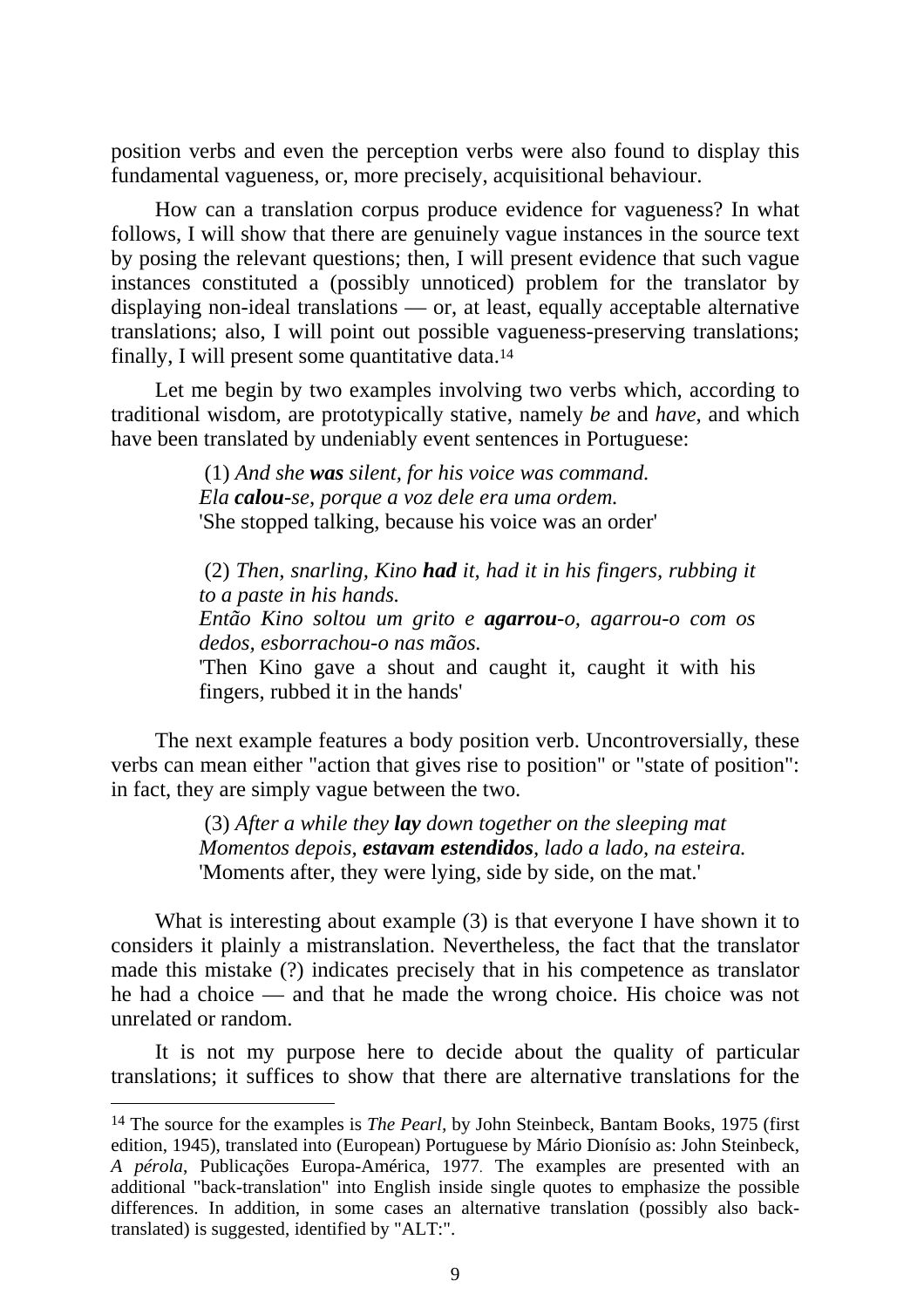sentences at stake that would render other choices in the interpretation, and which seem equally appropriate in the particular context. The next examples display the published translations and alternative ones (again with no attempt at translation criticism).

> (4) *and any children who showed a tendency to scuffle, to scream, to cry out, to steal hats and rumple hair, were hissed to silence by the elders.*

> *Se qualquer criança tentava brigar, gritar, chorar, roubar chapéus ou puxar os cabelos, logo os irmãos mais velhos a obrigavam a estar quieta.*

> 'If some child tried to fight, ... at once the elders forced it to be still'

ALT: As crianças que mostrassem agitação (...) eram mantidas em silêncio pelos assobios dos mais velhos. ('Children who showed excitement were kept silent by the hisses of the elders')

> (5) *but having set it up, other forces were set up to destroy it mas mal o construía, logo outras forças se formavam para o destruir:*

> 'but as soon as he built it, at once other forces formed to destroy it'

ALT: mas, tendo-o construído, outras forças intentavam na sua destruição ('having built it, other forces intended its destruction')

> (6) *The great pearl was wrapped in an old soft piece of deerskin and placed in a little leather bag and the leather bag was in a pocket in Kino's shirt.*

> *Embrulhou a pérola num velho pedaço de macia pele de veado, meteu-a num pequenino saco de coiro, e o saco de coiro, por sua vez, na algibeira da camisa.*

> 'he wrapped the pearl in a old piece of soft deerskin, he put it in a small leather bag, and the leather bag, in turn, in the shirt pocket'

ALT: A pérola estava embrulhada numa velha peça macia de pele de veado e metida num saquinho de couro num bolso da camisa de Kino. ('the pearl lay wrapped in an old soft piece of deerskin and inside a little leather bag in a pocket of Kino's shirt')

> (7) *And, looking down, she could see the cigarette of the man on watch. Por baixo da gruta, Joana viu o cigarro da sentinela.*  'Below the cave, Juana saw (caught a glimpse of) the watcher's cigarette'

ALT: Olhando para baixo, via o cigarro do homem de sentinela.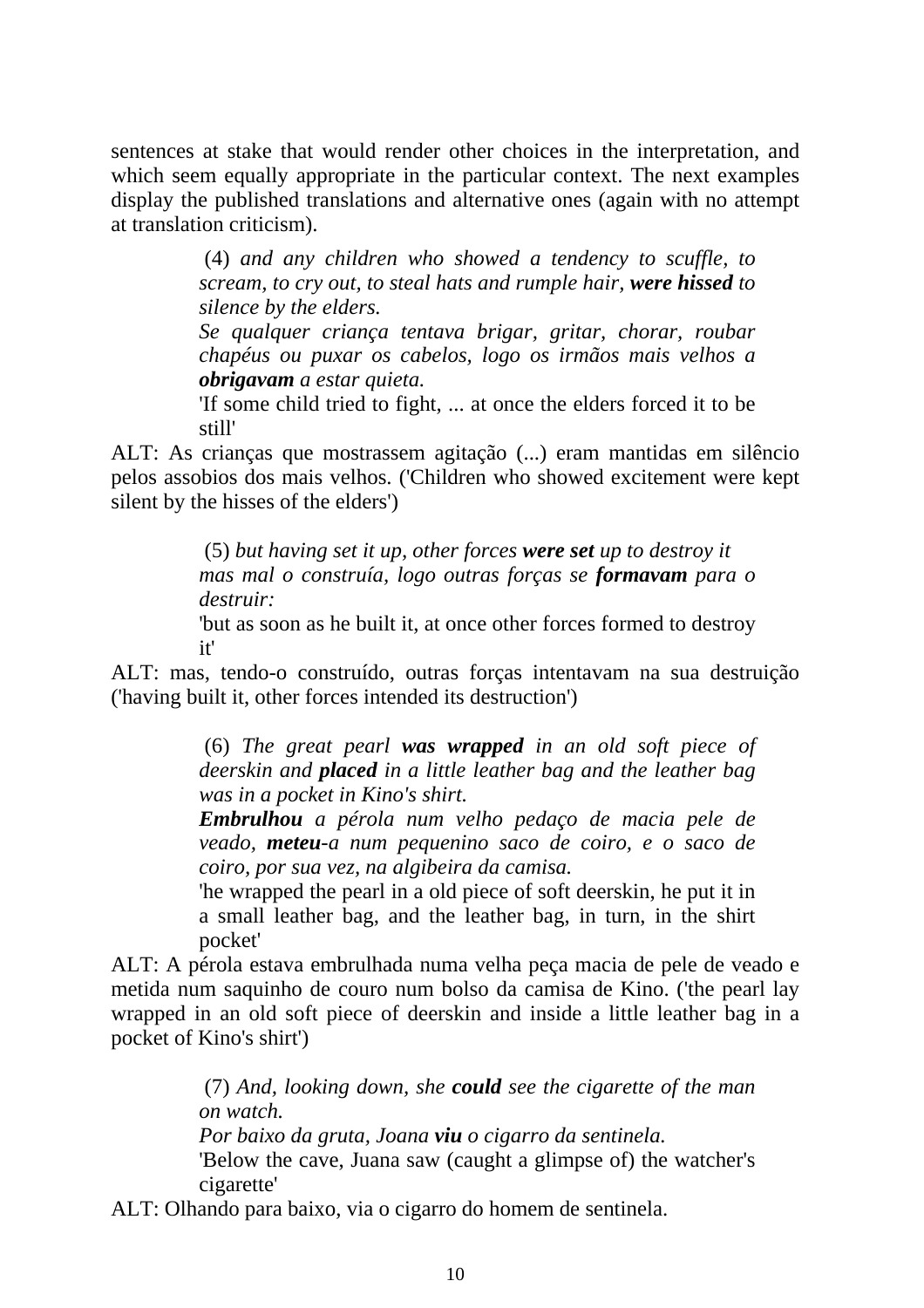(8) *All of these things Kino saw in the lucent pearl Tudo isto Kino via na pérola cintilante.* 

'All this Kino could see in the cintillating pearl'

ALT: Todas estas coisas Kino viu na pérola reluzente ('all these things Kino got to see in the lucent pearl')

In other cases, the translation tries to preserve the vagueness using correspondingly vague devices in Portuguese. The existence of such (relatively complex) translations can also be seen as empirical data supporting the vagueness of the source:

> (9) *he thought Kino might look toward the place where it was buried.*

> *pensava que Kino havia de denunciar com os olhos o lugar onde a escondera.*

> 'he thought Kino would denounce with the eyes the place where he had buried it'

> (10) *He was shaved close to the blue roots of his beard, and his hands were clean*

> *Barbeara-se até às raízes azuis da barba, tinha as mãos muito limpas*

> 'he had shaved up to the blue roots of the beard, had the hand very clean'

> (11) *Kino's brother Juan Tomás and his fat wife Apolonia and their four children crowded in the door and blocked the entrance*

> *João Tomás, irmão de Kino, a gorda Apolónia, mulher dele, e os quatro filhos vieram das suas cabanas, amontoaram-se à porta, barrando a entrada*

> 'Juan Tomás, Kino's brother, the fat Apolonia, his wife, and the four children came from their houses, crowded at the door, blocking the entrance'

Mais que perfeito (the Portuguese pluperfect), in examples (9) and (10), making reference to both an event and its resulting state, was a good way to render the English passive, which can also focus on the action or on the result. Interestingly, these examples also show that it is not necessary for the source sentences to be actually vague in context; the English sentence in (9), in fact, denotes undoubtedly a state. However, the action that gave rise to the state (the act of "burying") looked important enough to the translator for him to change the voice and include the agent in the translation. In example (11), simple past gets translated into Gerúndio, allowing thus both interpretations of sequence and overlap between the acts of "blocking" and "crowding".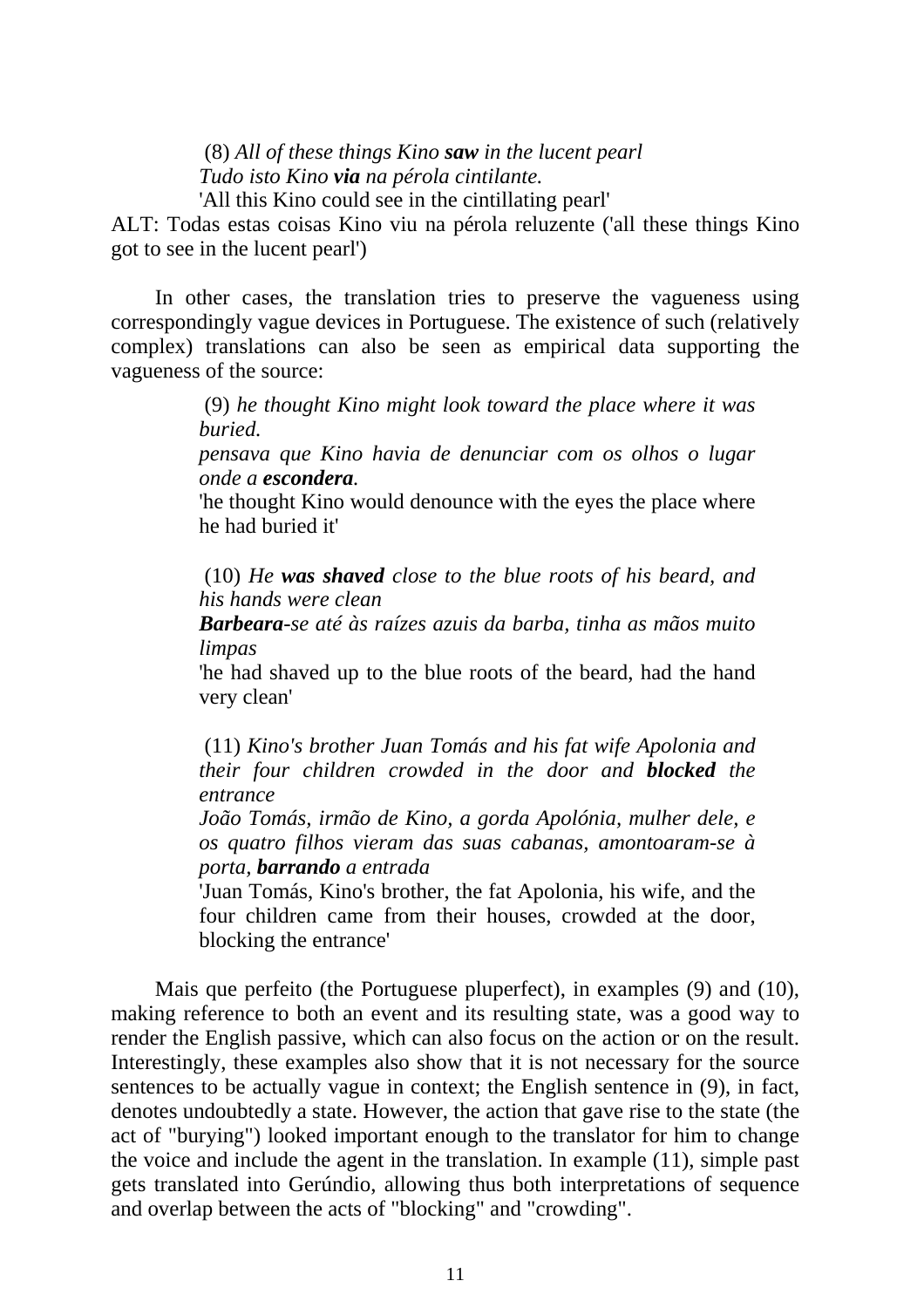Are these examples little convincing? They can certainly be reinforced by quantitative studies, and by looking at different parts of the system. In what follows, I present evidence from a set of particular detailed unrelated studies that seem to further support the existence of the acquisition class.

First, looking at the translations of simple past *be* (Santos, 1996:14.2), displayed in Table 2, I noted that most cases of translation of *be* in Perfeito were rendered by an eventive verb in Portuguese, conveying either inchoativeness or perception.15

| $1$ ave $\omega$ |             |                   |              |     |  |  |  |
|------------------|-------------|-------------------|--------------|-----|--|--|--|
| be               | simple past | 333               | Imperfeito   | 264 |  |  |  |
|                  |             |                   | Perfeito     | 27  |  |  |  |
|                  |             | Mais que perfeito |              | 11  |  |  |  |
|                  |             |                   | prep. phrase |     |  |  |  |

| anle |  |  |  |
|------|--|--|--|
|------|--|--|--|

Examples of such translations of *be* are:

 $\overline{a}$ 

 (12) *Her goading struck into his brain; his lips snarled and his eyes were fierce again.* 

*Estas perguntas incisivas chegaram-lhe ao cérebro; os lábios entreabriram-se e os olhos de novo se tornaram duros:* 

'These incisive questions came to his brain; the lips opened and the eyes again became hard:'

 (14) *Now the tension which had been growing in Juana boiled up to the surface and her lips were thin* 

*A angústia que tinha estado a formar-se no coração de Joana veio então à superfície e pôs-lhe os lábios brancos.* 

'The anguish that had been forming in Juana's heart came then to the surface and put her lips white.'

 (15) *He looked then for weakness in her face, for fear or irresolution, and there was none.* 

*Ele procurou então no rosto da mulher fraqueza, medo ou irresolução. Nada disso achou.* 

'He searched then in his wife's face weakness, fear or irresolution. Nothing of that did he find.'

<sup>15</sup> More precisely, the ones which were not were: five cleft constructions; two cases of *there be* translated into *houve*; one case of a complex paraphrastic construction *were long in coming*; one case modified by a *for*-adverbial, therefore standardly requiring Perfeito; and one case featuring an idiomatic interpretation*, and that was breakfast*, which will be discussed below under the heading "The translation of English states into Portuguese".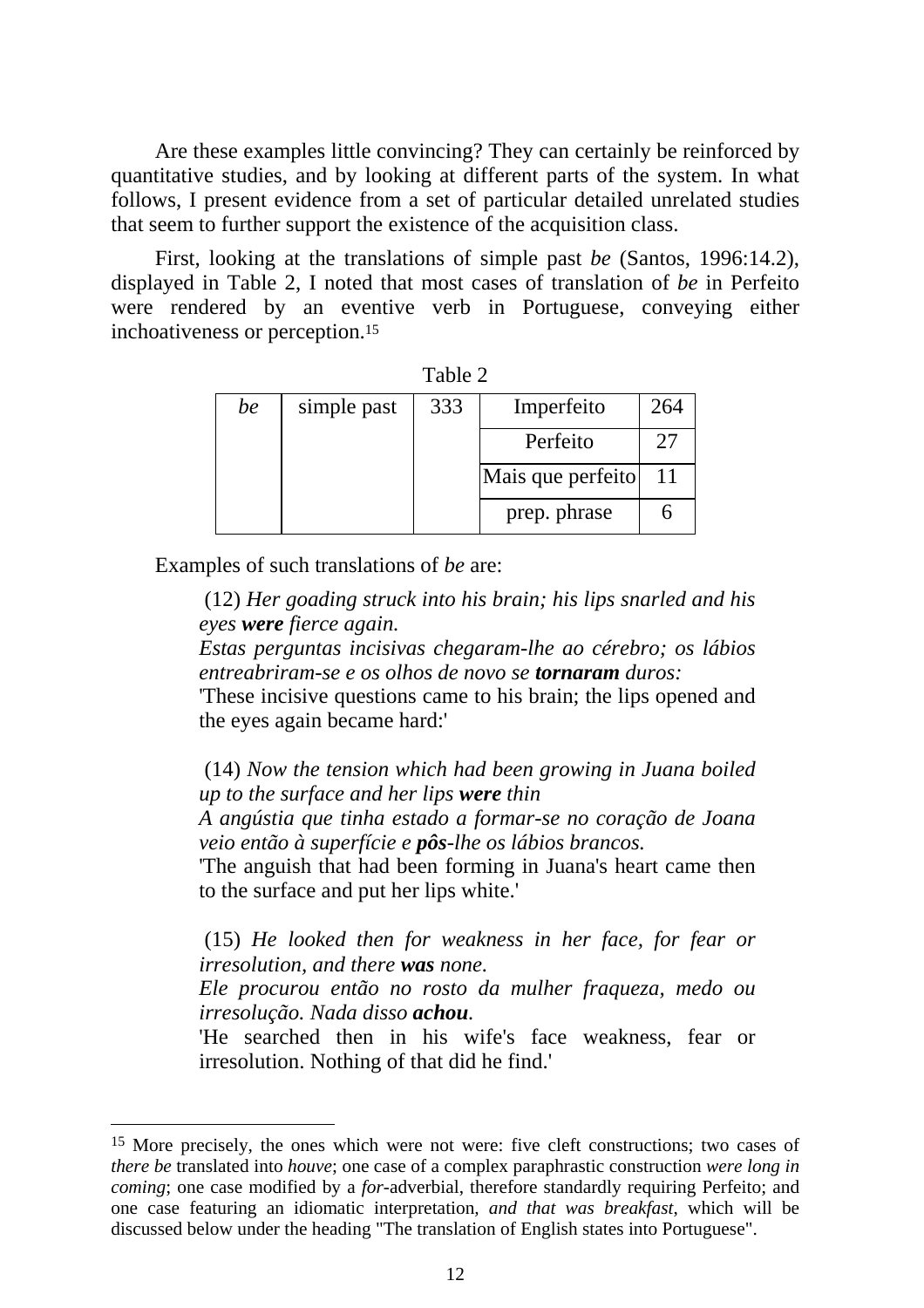In the same vein, the motivation behind *be* translated by Mais que perfeito was definitely the latter's ability to refer both to a change of state and to the state itself (see Santos 1996:13.2.1), as examples (16)-(17) illustrate:

> (16) *He was growing very stout, and his voice was hoarse Tornara-se muito corpulento e enrouquecera.*  'He had become very corpulent and had gotten hoarse'

 (17) *He was quiet now Agora a criança acalmara*  'Now the child had calmed down'

Second, looking at a random sample of 50 past simple verbs (other than *be*) translated into Imperfeito and other 50 translated into Perfeito (see Santos 1996:14.4.1), I could find similar additions of inchoativeness or, at least, striking cases of problems for translation — note that such problems would not appear, were the analysis monolingual.

In the next two examples, the alternative interpretation (and thus translation) would be at least as natural.

> (18) *And the morning of this day the canoes lay lined up on the beach;*

> *Na manhã daquele dia os barcos ficaram na areia.* 'On the morning of that day the boats remained ashore.'

ALT: Na manhã desse dia as canoas estavam alinhadas na praia (podiam verse as canoas alinhadas na praia)

> (19) *Each of the three knew the pearl was valueless. Qualquer dos três achou que a pérola não valia nada.* 'Any of the three considered that the pearl was worth nothing.'

ALT: Os três sabiam que a pérola não valia nada.

 $\overline{a}$ 

Also, while studying this random sample, it became apparent that the vagueness regarding the sequencing (or overlapping) of actions could not be maintained. While the English text leaves it open which temporal relationship holds between the two actions described,<sup>16</sup> the two possible translations into Portuguese convey a different ordering (the alternative is using the verb in Perfeito, thus substituting in the next examples *ergueu* and *fugiram* for *erguia* and *fugiam*, respectively).

> (20) *"I am sorry, my friend," he said, and his shoulders rose a little to indicate that the misfortune was no fault of his. — Lamento muito, meu amigo — disse ele. E erguia um pouco*

<sup>16</sup> Because it can be interpreted as either an event — and thus following — or a state consequently overlapping.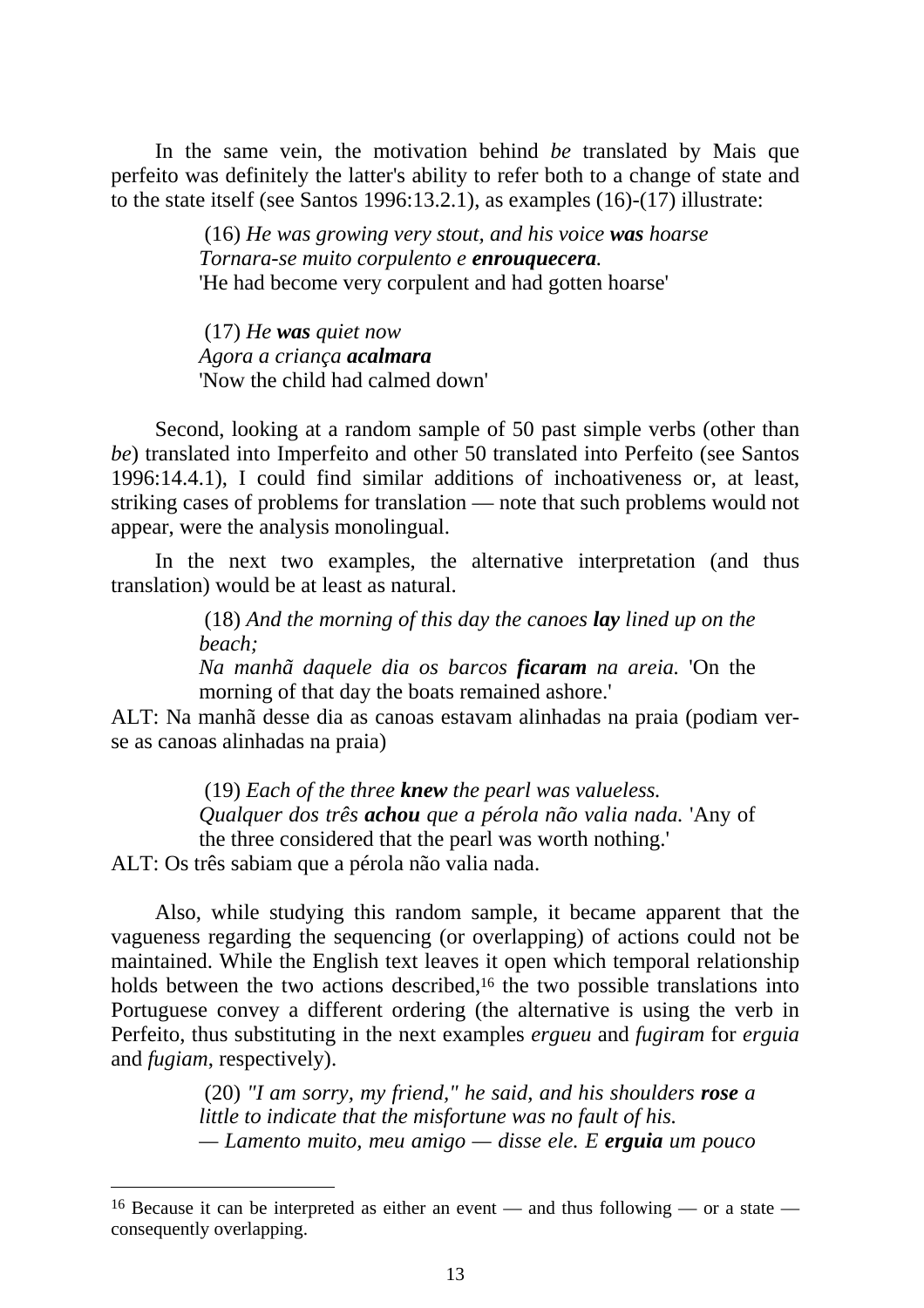*os ombros para mostrar bem que não tinha culpa nenhuma daquela contrariedade.* 

'"I am very sorry, my friend" said he. And he raised (Imperf., at the same time) a little the shoulders to show well that he had no fault whatsoever in that annoyance.'

 (21) *The hot sun beat on the earth so that Kino and Juana moved into the lacy shade of the brush, and small gray birds scampered on the ground in the shade.* 

*O sol ardente causticava tanto a terra que Kino e Joana tiveram de procurar a sombra rendilhada dos arbustos, donde pássaros fugiam apressados.* 

'The burning sun cauterized so much the earth that Kino and Juana had to look for the lacy shadow of the bushes, from where birds escaped (Imperf., at the same time) hastily.'

Third, by studying the translation of simple past into Mais que perfeito (see Santos, 1996:13.2.1 for details), the majority of the 39 cases were found to be English acquisitions which the translator had to deal with, choosing a formulation that described at once the event and the state or position:

> (22) *only a few small barnacles adhered to the shell só algumas pequenas lapas se lhe tinham agarrado*  'only some few limpets had stuck to it'

 (23) *who squatted on Kino's right hand que se agachara à direita de Kino* 'who had squatted to the right of Kino'

 (24) *The little hole was slightly enlarged and its edges whitened from the sucking, but the red swelling extended farther around it* 

*a pequenina mancha aumentara um pouco, o contorno desinflamara-se com a sucção, mas toda a bolha vermelha se alargara*

'the little spot increased a little, the contour disinflamed with the sucking, but the whole red bubble had enlarged'

Fourth, the same situation is shown in the translation pattern of passives to Mais que perfeito (Santos, 1996:13.2.2):

> (25) *for the hundreds of years of subjugation were cut deep in him.*

> *Porque centenas de anos de escravidão tinham cavado fundo nele.*

'Because hundreds of years of slavery had dug deep in him.'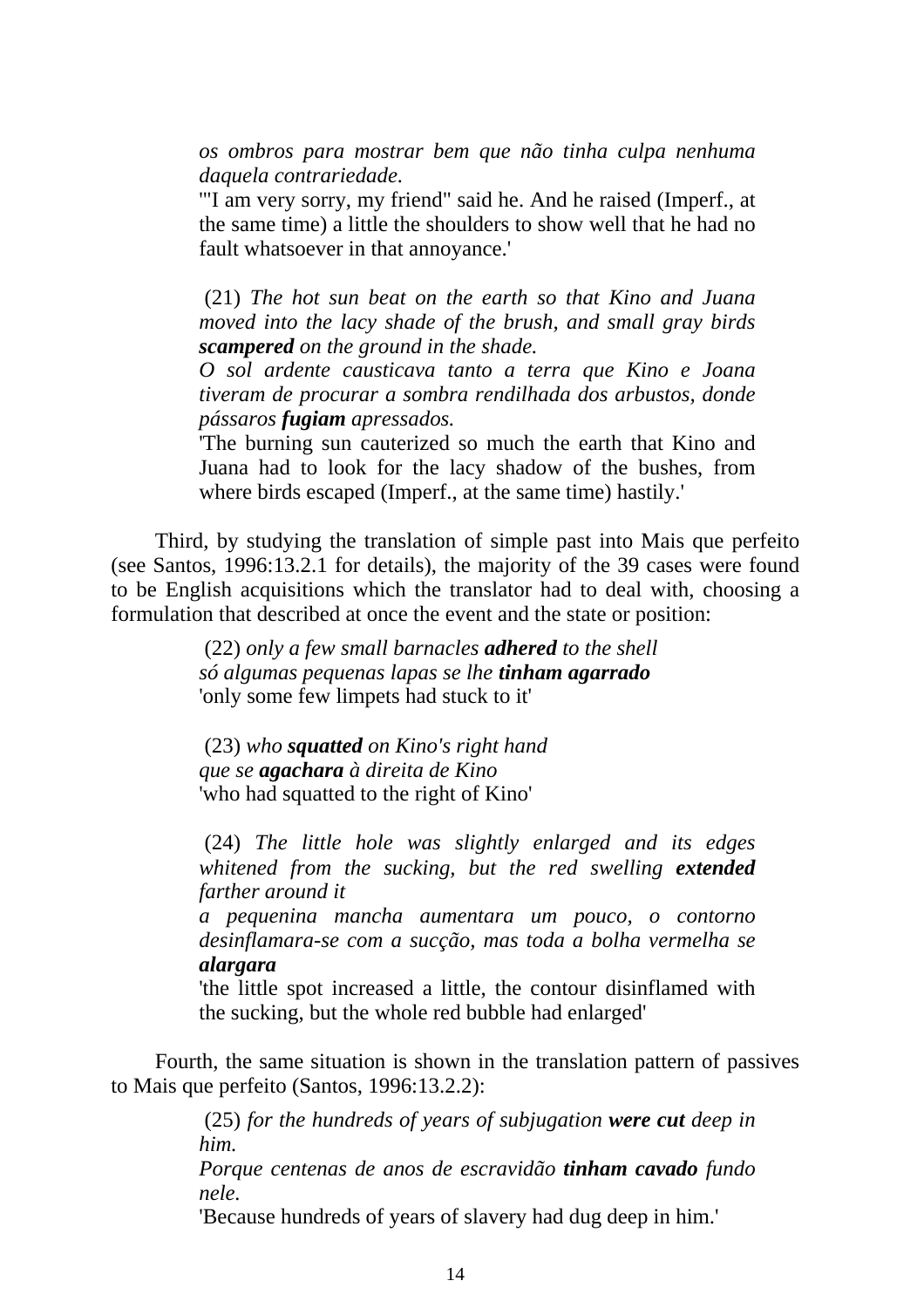(26) *the torn flesh of the knuckles was turned grayish white by the sea water ao contacto da água salgada, em volta dos nós dos dedos se acinzentara*  'in contact with the salty water, around the knuckles had become grey'

Finally, by looking at Portuguese translations only, I was able to detect translationese17 precisely in those cases where an English acquisition in its full force (representing both the state and the event that brought the state) was employed in the source text. Some examples follow (two with an event and one with a state rendering), with my re-constructed original text after the indication "REC":

> (27) *Esta resposta provocou grande excitação entre os animais e, assim que o elefante ficou suficientemente longe para não os ouvir, logo ali combinaram fazer um concurso, a ver quem conseguia que o elefante desse um salto.*

> REC: 'This answer caused great excitement among the animals and, as soon as the elefant **was** far enough not to hear them, at once arranged a competition to see who would make the elefant jump'

> (*Os elefantes nunca saltam*, translation by Carlos Grifo Babo of Violet Easton's *Elephants never jump*)

> (28) *E todos tiveram de se pôr em fila e deitar uma moeda para um capacete dos polícias. Este ficou muito pesado quando caiu lá dentro a última moeda!*

> REC: 'And all must stand in a queue and throw a coin to a policeman helmet. This **was** very heavy when the last coin entered it!'

> (*Viva o Nodi*, translation by Maria da Graça Moctezuma of Enid Blyton's *Hurrah for little Noddy!*)

> (29) *O chefe da polícia deixou o Nodi guiar o autocarro como recompensa, e ele estava tão entusiasmado que é difícil descrever*

> REC: 'The police chief let Noddy drive the bus as a reward, and he **was** so excited that it is difficult to describe'

 $17$  "Translationese" is here meant as target language deviation in a translated text due to the (unintentional) interference of the source language grammar or lexicon (see Gellerstam, 1986; Santos, 1995). In the particular case at hand, the Portuguese sentences use lexical items that do not sound fully idiomatic in their contexts.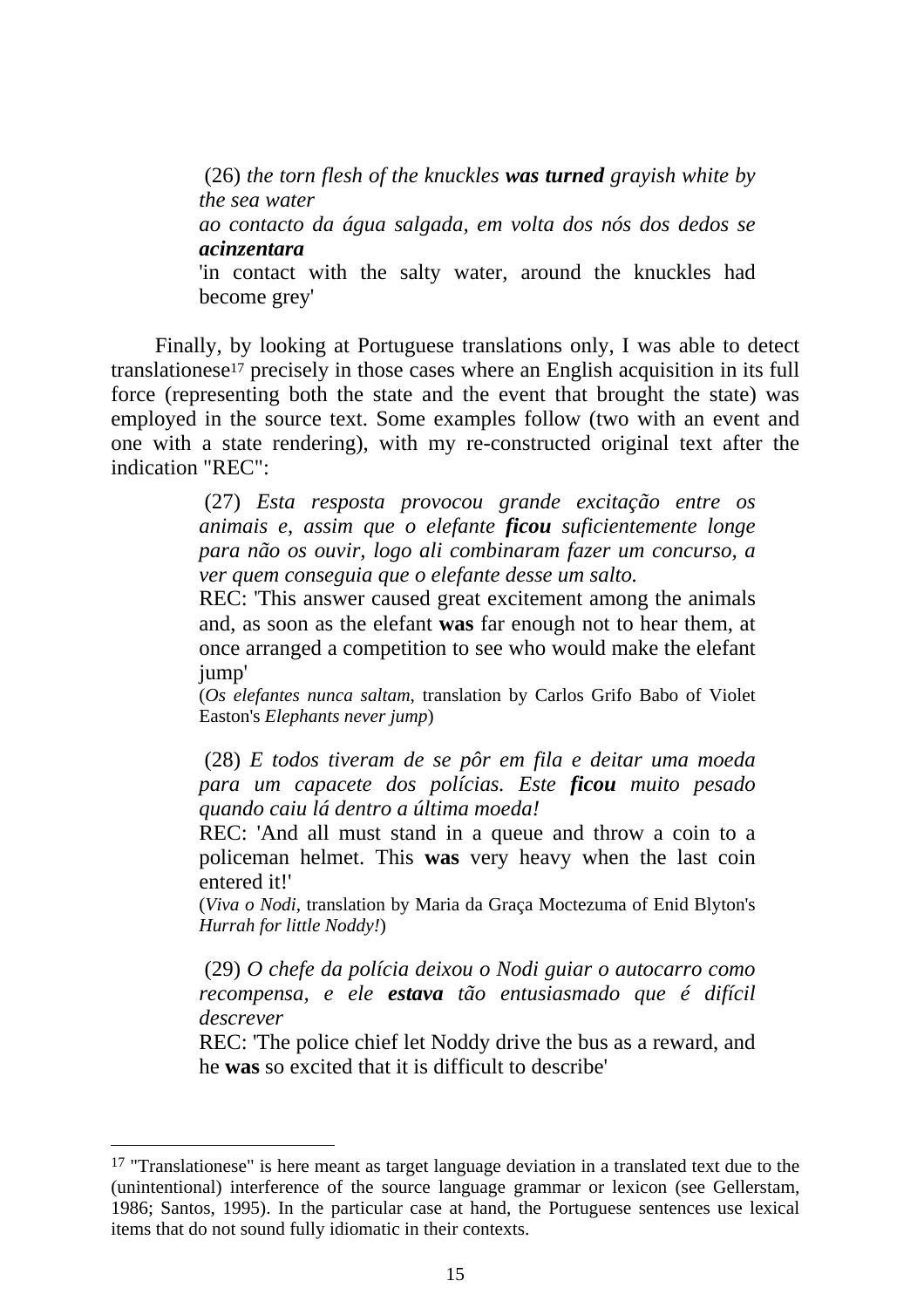The gist of these examples is that they sound somewhat weird because the translator did not find a form of expressing the two parts of the acquisition.

Summing up, it seems clear that the pervasive acquisitional character of English (which is, incidentally, preserved by the simple past) produces a myriad of small problems for translation into Portuguese. This is but one of the very many cases where contrastive vagueness is involved, however, as the next sections will show, albeit less thoroughly.

## *The translation of English activities into Portuguese*

A paralell kind of vagueness (between the inception of an activity and the activity itself) can also be found when translating English activities. Actually, some of the examples presented above (namely, (22) and (24), involving the verbs *adhere* and *extend*) could have already been interpreted this way;18 other obvious cases are:

> (30) *And as Kino raised his right hand to the iron ring knocker in the gate, rage swelled in him, and the pounding music of the enemy beat in his ears, and his lips drew tight against his teeth Quando Kino levou a mão direita ao batente de bronze do portão, a raiva cresceu dentro dele, a música barulhenta do inimigo encheu-lhe os ouvidos, os lábios apertaram-se-lhe contra os dentes*

> 'When Kino raised the right hand to the iron ring knocker in the gate, rage raised in him, the noisy music of the enemy filled his ears, and the lips tightened against the teeth.'

But this far from exhausts the problems encountered with activities: In fact, activities constitute one of the most complex puzzles for translation into Portuguese in general, not because they are vague in English (grammatically vague); but because there is no corresponding class in Portuguese (see Santos, 1996:7.1.3). This entails that most of their instances are contrastively vague without necessarily being monolingually so.

Such a situation can be shown by the particular choices made by the translator when dealing with activities. Examples (31), (32) and (33) depict, respectively, a resultative event, a habitual one, and a semelfactive one in the Portuguese translation, while one might as well have chosen a plural event, a semelfactive one, and a state, respectively, as the alternative translations display:

> (31) *the neighbours were tumbling from their houses now Os vizinhos tinham acorrido* 'The neighbours had (quickly) come'

<sup>&</sup>lt;sup>18</sup> This shows that some expressions in English are vague between a state and an activity (something which is hardly surprising giving the pervasiveness of grammatical vagueness).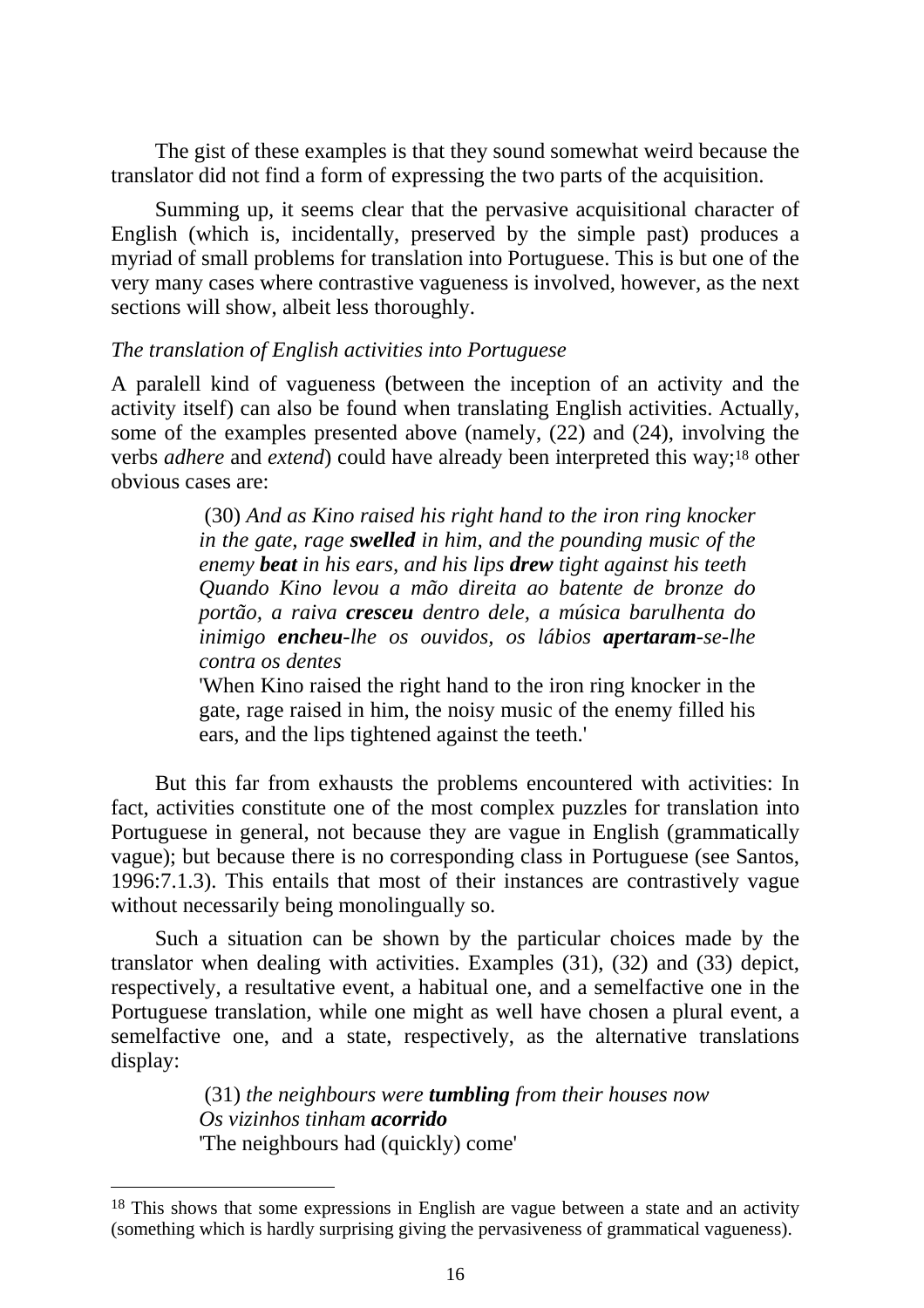ALT: Os vizinhos vinham aos tropeções.

 (32) *And the rhythm of the family song was the grinding stone where Juana worked the corn for the morning cakes o ritmo dessa música familiar vinha da mó com que Joana preparava o milho para a refeição da manhã.*

'the rhythm of that family song came from the grinding stone with which Juana prepared the corn for the morning meal'

ALT: O ritmo dessa música familiar vinha da mó com que Joana estava a preparar o milho para a refeição da manhã.

> (33) *It stopped, and its tail rose up over its back in little jerks and the curved thorn on the tail's end glistened. imobilizou-se. Em pequenas sacudidelas, foi erguendo a cauda no ar, e, no extremo dela, o ferrão curvo brilhou.*  'It stopped. In little jerks, it gradually raised the tail in the air, and, in its extreme, the curved thorn started to glisten/glistened instantly'

ALT: Parou e a cauda ergueu-se em pequenas sacudidelas. O ferrão curvo na ponta brilhava.

The examples thus show that the English texts may be vague regarding result, habituality, and inception, respectively; but this may only be relevant when translating into Portuguese, because a Portuguese native speaker must make such decisions to translate them.19

# *The translation of English states into Portuguese*

 $\overline{a}$ 

An especially interesting issue in the contrast of the two languages is the relevance given in Portuguese to the distinction betwen permanent states (properties) and temporary ones (states proper), which is often actualized in an habitual interpretation versus a semelfactive one, when the (lexical) verb is an

<sup>19</sup> In fact, these three examples may well illustrate different situations altogether: The English sentence in (31), by using the progressive, makes the utterance unmarked relative to result, even if one wanted to claim that result, as well as manner, were present in the lexical item *tumble*. The translator discarded manner and expressed the plausible result in Portuguese. One could thus contend that we have here simpy addition of content which was not present in the English sentence. In (32), it might be argued that English does not distinguish betwen habitual and semelfactive interpretation (see next section), in which case the text is only contrastively vague. Finally, (33) illustrates a genuine grammatical vagueness in English between inception or development of the activity. (One can confidently assert it is monolingually vague because English has the possibility to indicate development: the progressive, and inception: with the aspectualizer *begin*. In any case, the examples illustrate the difficulty of rendering activities in Portuguese.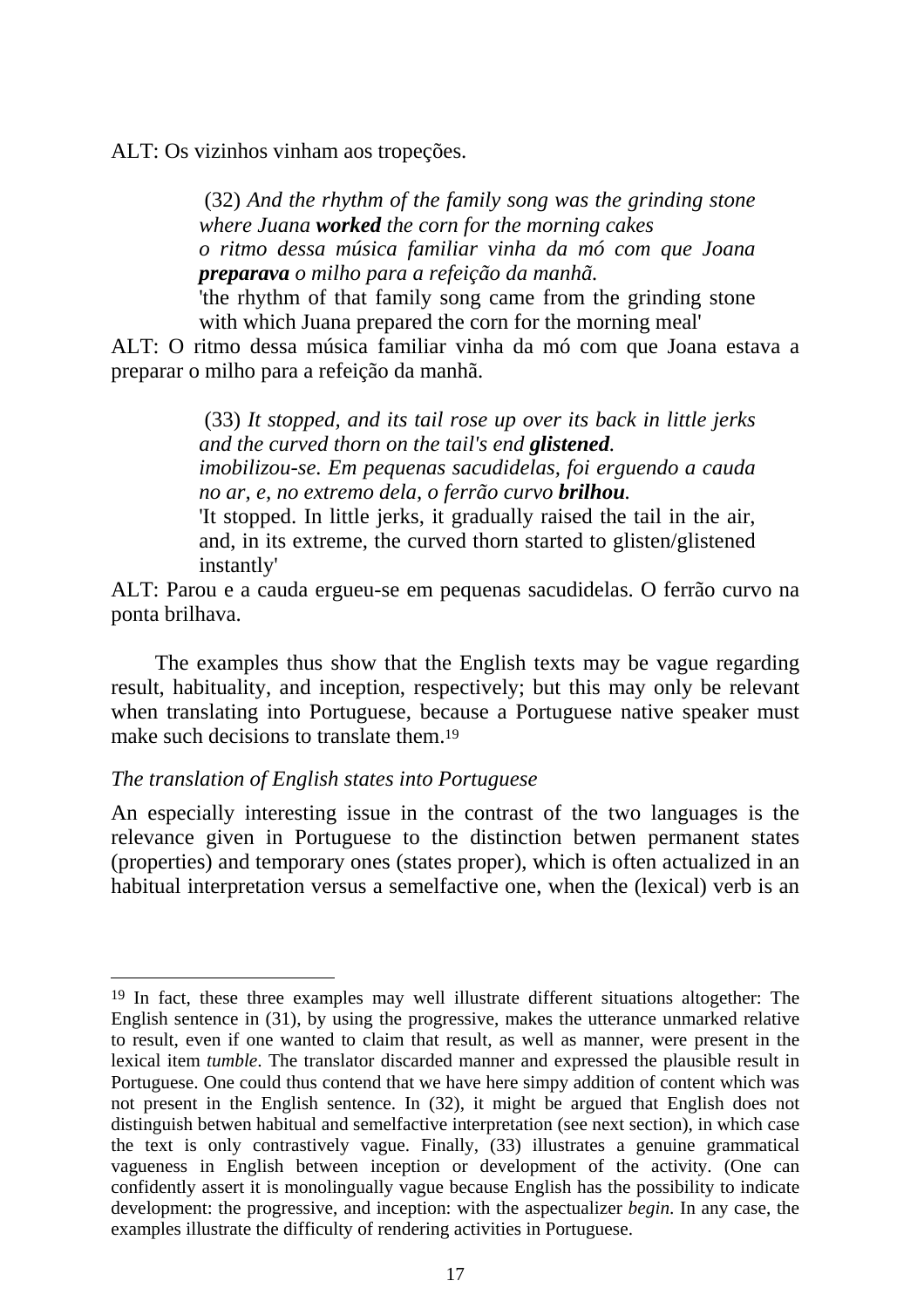event. English is mostly vague regarding this distinction,<sup>20</sup> so in a large number of cases the translator into Portuguese must decide.

The following examples illustrate different choices (my alternative translation is meant to make the difference clear):

> (34) *On his lap was a silver tray with a silver chocolate pot and a tiny cup of eggshell china, so delicate that it looked silly when he lifted it with his big hand, lifted it with the tips of thumb and forefinger and spread the other three fingers wide to get them out of the way.*

> *tinha um tabuleiro de prata no colo, com uma chocolateira também de prata e uma finíssima chávena de porcelana da china tão delicada que ficava deslocada quando ele a levantava na mão enorme, segurando-a nas pontas do polegar e do indicador de modo que os outros três dedos estendidos lhe não tocassem.*

> 'he had a silver tray in his lap, with a chocolate pot also in silver and a very fine china cup so delicate that it became out of place whenever he lifted it in the huge hand, holding it with the tips of the thumb and the forefinger so that the other three stretched fingers would not touch it'

ALT: tinha um tabuleiro de prata no colo (...) com uma chávena tão frágil que pareceu deslocada quando ele a levantou na sua mão grossa, (...)

> (35) *Beside him on a table was a small Oriental gong and a bowl of cigarettes.*

> *ao lado, na banca de cabeceira, havia um pequeno tantã oriental e um maço de cigarros*

> 'Beside, on the bedside table, there was a small Oriental gong and a cigarette pack'

ALT: Numa mesa ao seu lado estava um pequeno tantã oriental e uma jarra com cigarros

> (36) *And he drank a little pulque and that was breakfast Bebeu um pouco de pulque. E foi o seu pequeno almoço.*  'he drank a little pulque. And that was what his breakfast was made of, on that day'

ALT: E bebeu um pouco de pulque, e isso era o seu pequeno almoço habitual.

Although Imperfeito in Portuguese can also be deemed in some cases vague between these two interpretations,21 the one that most readily comes to

<sup>&</sup>lt;sup>20</sup> I discuss in Santos (1996:6.2.1) at some length the possibility that English simply does not make such a distinction at all, in which case this would be a case of purely contrastive vagueness.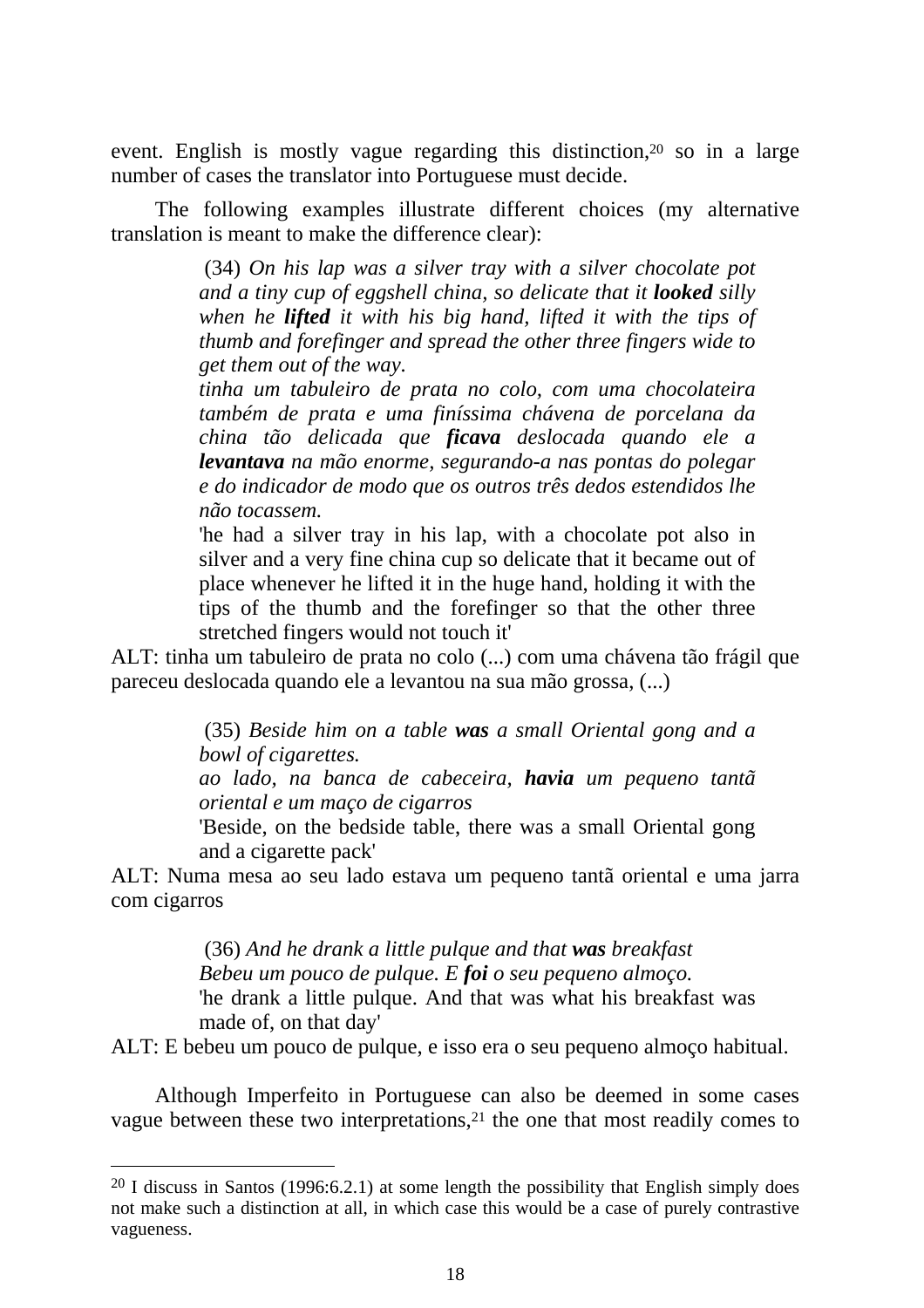mind is the habitual / permanent one. (One way to explain this is claiming that Imperfeito is in privative opposition with Imperfeito progressivo, which has only the semelfactive, in progress, interpretation.) Therefore, even though one might claim that vagueness is maintained, the following translations result problematic:

> (37) *and now she did a most surprising thing e, de repente, saía-se com a mais inesperada das ideias*  'and, suddenly, she would have the most unexpected idea'

 (38) *and the thought got into Kino Era o que Kino também pensava* 'that was Kino's opinion too'

In fact, looking only at the Portuguese text  $-$  in context  $-$ , these sentences were classified as habitual, or property assigning; and not as describing one particular event; see Santos (1996:10.2.5). This shows that it is not enough to maintain vagueness; interestingly, in some cases,<sup>22</sup> the choice of a particular interpretation and the corresponding translation of such choice may be less misleading.

# *The translation of the English perfect into Portuguese*

The previous examples have been all of cases where English was vague relative to (some distinctions required for translation into) Portuguese. But problems appear in translation from English into Portuguese, too, when Portuguese is vague relative to a distinction done in English.

I chose the English present perfect because in the particular context of my corpus it has clearly yet another use on top of the (many) ones attributed to this grammatical device: it signals old-fashioned language, and is used in the conversational exchanges between the (uneducated) people and the priest. In addition, the English present perfect may convey relevance (something Portuguese is vague about), cf. examples (39)-(40), an extended now (which is expressible in Portuguese — however only in the case of repeated occurrences), example (41), resultativeness (something that Portuguese is also most of the times vague about), example (42), and/or occurrence at an indefinite time in the past, example (43):

> (39) *"This pearl has become my soul," — Esta pérola tornou-se a minha alma.*  'This pearl became my soul.'

 <sup>21</sup> Note that this is precisely the case in example (32) above, involving *worked*. The interpretation of "at that particular time" is not excluded, but is not preferential.

<sup>&</sup>lt;sup>22</sup> Possibly in all cases where the two languages have opposite markedness.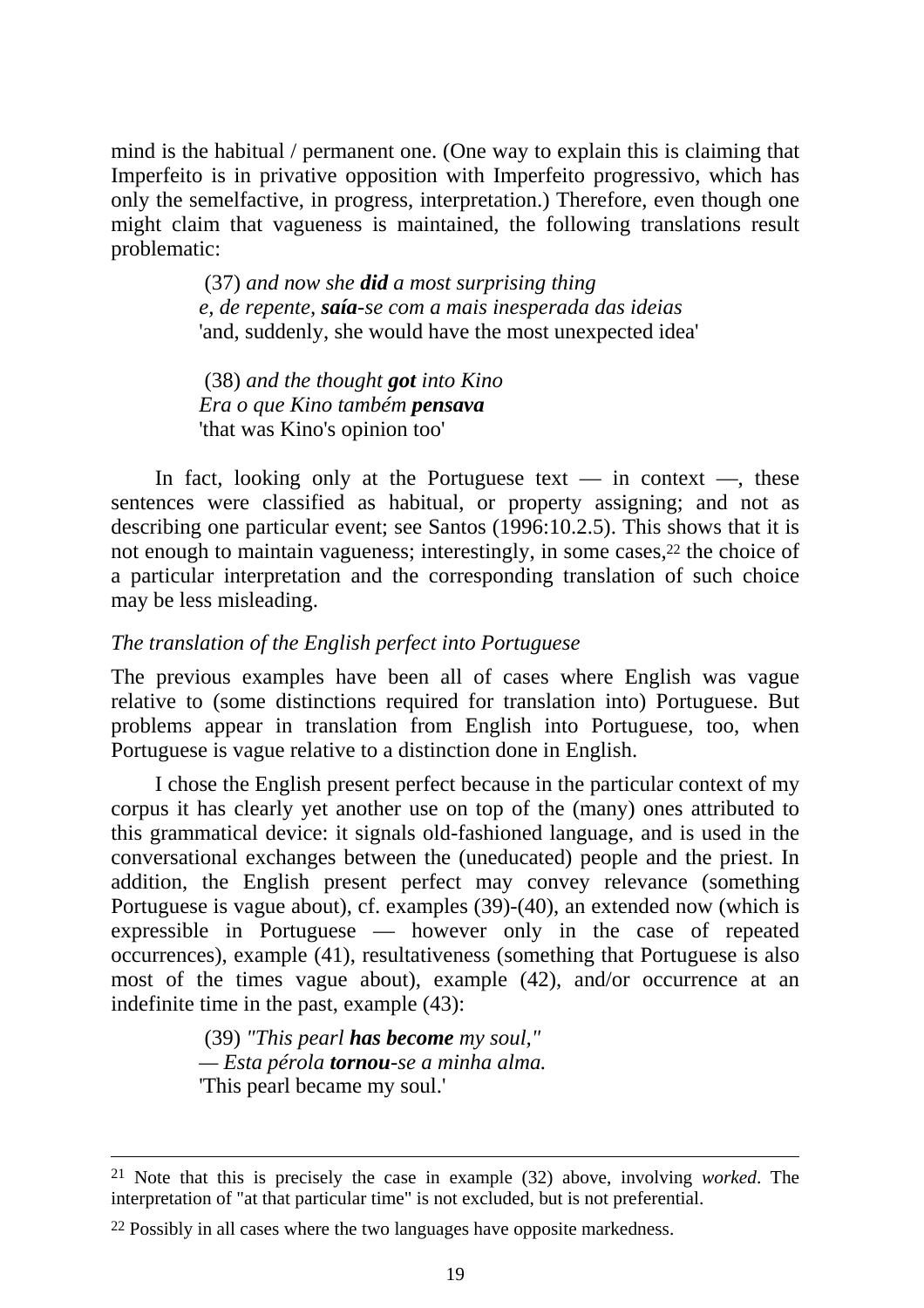(40) *now that you have become a rich man — Agora, que és um homem rico.*  'Now, that you are a rich man'

 (41) *"If that is so, then all of us have been cheated all of our lives."* 

*— Se isso é possível, quer dizer que temos sido roubados toda a vida.* 

'If that is possible, means that we have been stolen the whole life'

 (42) *I have come to see the baby vim ver o pequeno*  'I came to see the baby'

 $\overline{a}$ 

 (43) *"I have heard him make that sermon," said Juan Tomás. — Eu ouvi-o fazer esse sermão — disse João Tomás.* 

Note that, in the case of the English present perfect, the translator must choose which of these meanings are actual in the context (not necessarily only one!); if not more than one can be rendered, choose which one to translate; choose the most appropriate form of translation. For instance, the following translation fails to render relevance to the present, old-fashioned language, and possibly also resultativeness,23 even though it is not an easy task to find a preferable formulation.

> (44) *"Oh, my brother, an insult has been put on me that is deeper than my life — Ó meu irmão, fizeram-me um insulto que é mais forte do que a vida*  'Oh my brother, someone made me an insult which is stronger than life'

It is no wonder that very often translators give up transmitting the style connotations — as is, for example, pointed out in Gellerstam (1986). They have already a hard enough job trying to get some of the meaning through. It should come as no surprise to the reader that there is no grammatical device in Portuguese that expresses relevance, focus on the result, locates the situation

<sup>23</sup> The translator uses the expression *fazer um insulto* in an attempt to render resultativeness (in particular, that the insult was thrown into the speaker, stained him, is still haunting him). This was not fully successful, though, since neither the expression *fazer um insulto* is fully idiomatic in Portuguese, nor *fazer* ('make') is a resultative verb in itself (though its object can denote a result). So, *fazer um discurso* ('make a speech') or *fazer uma cena* ('make a scene') are non resultative, while *fazer um bolo* ('bake a cake') or *fazer um filme* ('make a movie') are resultative.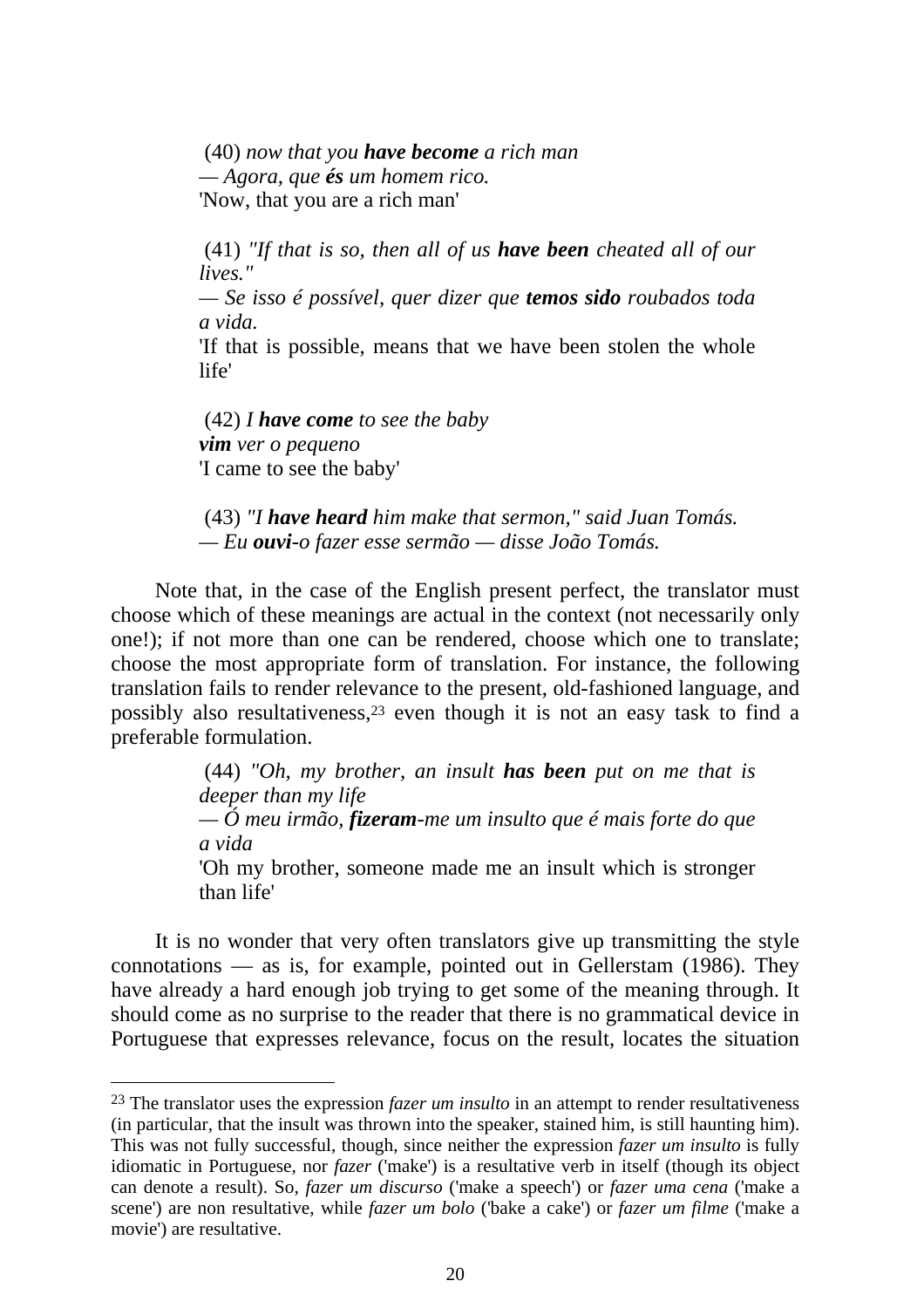in an extended now, and moreover sounds old-fashioned! Rather, what should be retained from this case is that the most prototypical — and, therefore, best from a literary point of view — instances of the use of the present perfect in English will carry **all** this information. And so they will be greater headaches for the translator.

#### **CONCLUSION**

I hope to have shown that matters of grammar and their contrast are deeply pervaded with the property of vagueness: It is the rule rather than the exception that several (not mutually exclusive) classifications are applicable to a linguistic expression, and this constitutes one of the most delicate issues translators face.

For lack of space, many relevant examples could not be discussed, nor detailed discussions of each example presented. A review of other approaches and views of vagueness is also missing. The reader is thus advised to look for these matters in Santos (1996).

#### **REFERENCES**

Bassnett-McGuire, Susan. 1980. *Translation Studies*, Methuen.

- Catford, J.C. 1967. *A Linguistic Theory of Translation: An Essay in Applied Linguistics,*  Oxford University Press.
- Dahl, Östen. 1985. *Tense and Aspect Systems*, Basil Blackwell.
- Dyvik, Helge. 1997. Deriving Semantic Representations from Translational Patterns: Principles and Three Lexical Case Studies. Handout at the Seminar on Semantics, University of Oslo, 22nd May 1997.
- Gellerstam, Martin. 1986. Translationese in Swedish novels translated from English. In Lars Wollin & Hans Lindquist (eds.), *Translation studies in Scandinavia*, CWK Gleerup, Lund, pp.88-95.
- Hindle, Donald & Mats Rooth. 1993. Structural Ambiguity and Lexical Relations. *Computational Linguistics,* Vol 19, Number 1, March 1993, pp.103-120.
- Kameyama, Megumi, Ryo Ochitani & Stanley Peters. 1991. Resolving Translation Mismatches With Information Flow. *Proceedings of the 29th Annual Meeting of the ACL* (Berkeley, 18-21 June 1991), pp.193-200.
- Kaplan, Ronald M., Klaus Netter, Jürgen Wedekind & Annie Zaenen. 1989. Translation by Structural Correspondences. *Proceedings of the 4th Conference of the European Chapter of the ACL* (Manchester, 10-12 April 1989), pp.272-81.
- Keenan, Edward L. 1978. Some Logical Problems in Translation. In F. Guenthner & M. Guenthner-Reutter (eds.), *Meaning and Translation: Philosophical and Linguistic Approaches,* Duckworth, pp.157-89.

Kempson, Ruth M. 1977. *Semantic theory*, Cambridge University Press.

- Leech, Geoffrey. 1993. Corpus Annotation Schemes. *Literary and Linguistic Computing*, Vol. 8, No. 4, pp.275-81.
- Lyons, John. 1968. *Introduction to Theoretical Linguistics*, Cambridge University Press.